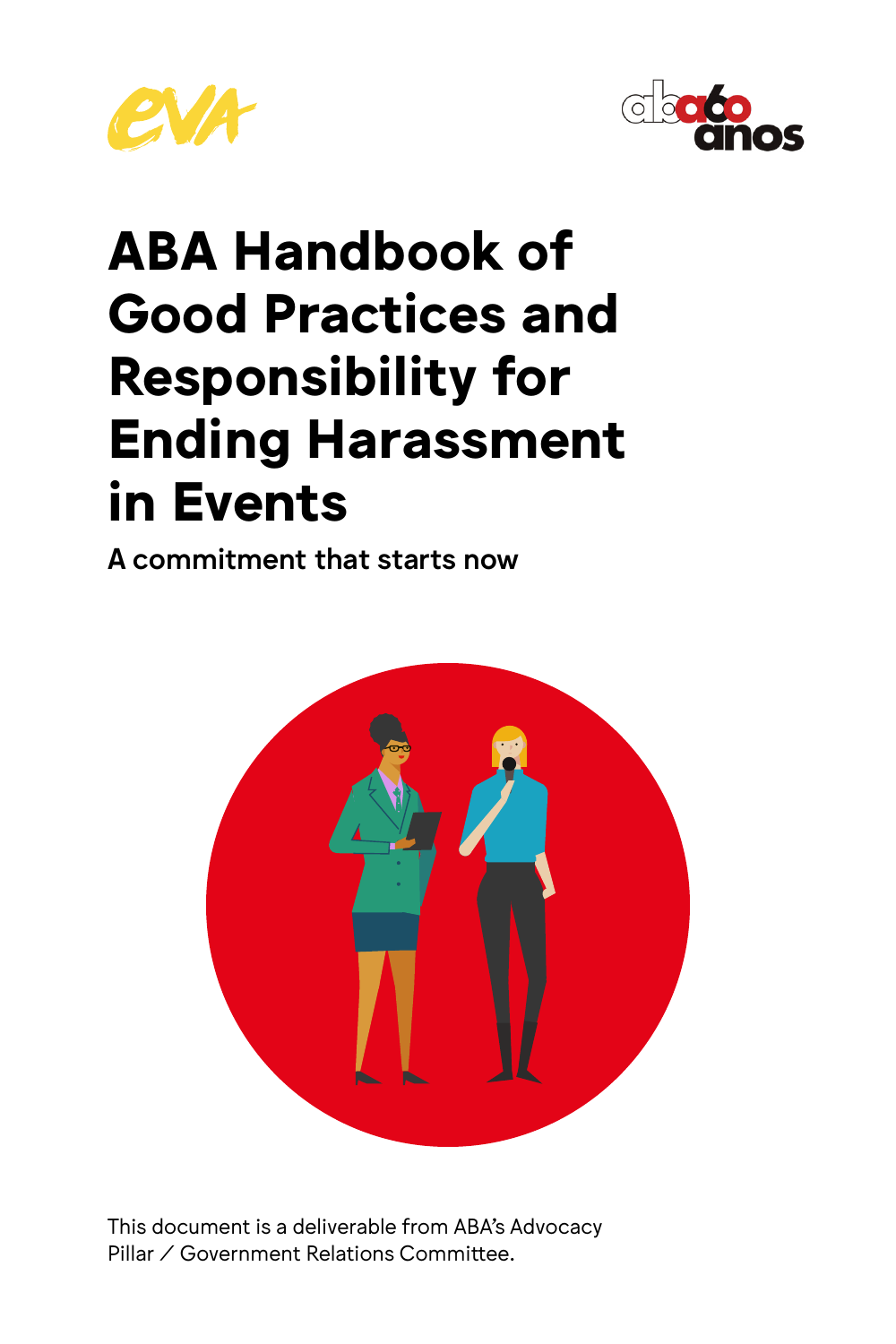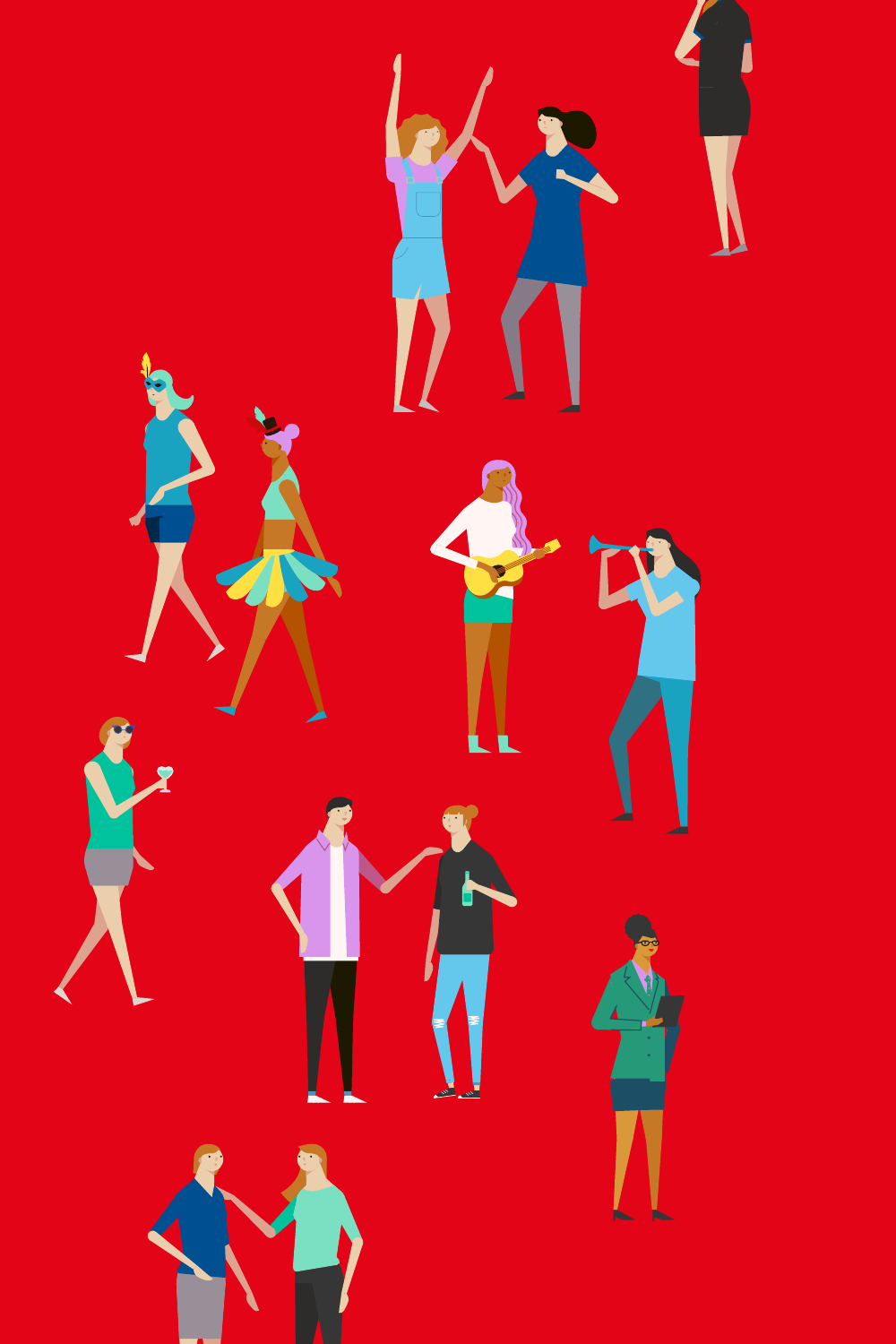# **INTRO DUCTION**

**"A commitment that begins now"** is much more than a simple signature, namely the phrase that accompanies the title of this manual. Society is going through a process of human evolution, and we marketers live in a time when problems are and must be faced and compromises deserve to be taken on an urgency basis. One has never discussed so much about the role of women in the labor market and, as a consequence, about the harassment to which they are subjected. Faced with this reality, ABA has been addressing these issues with great seriousness and responsibility, ranging from its chairmanship, vice-chairmanship, to committees and working groups. Because it was such an emergency, it received special attention from the Government Relations Committee of ABA, chaired by **Juliana Vansan, HEINEKEN Brazil Government Relations Director.**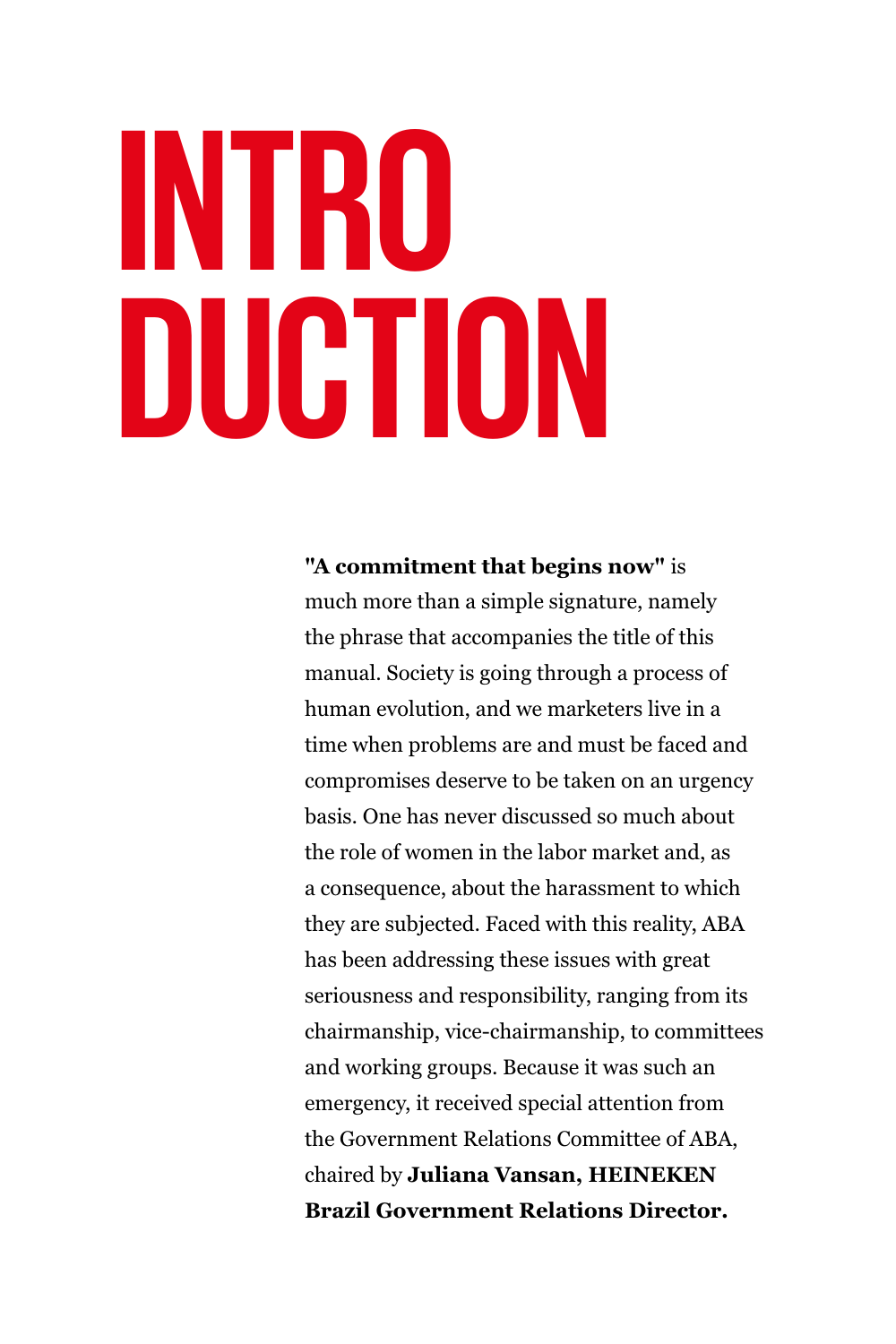*Marketing is fundamental to the evolution*<br>*of society: this is ABA's belief. Therefore, as*<br>*a woman, a professional in the corporate*<br>*market and an ABA member, I am personal*<br>*pleased with the publication of this manua of society: this is ABA's belief. Therefore, as a woman, a professional in the corporate market and an ABA member, I am personally pleased with the publication of this manual. It is imperative that, in the current moment of our society, harassment is discussed in all the occasions in which it occurs. Year after year, companies and advertisers produce and sponsor events that bring together thousands of professionals and consumers across Brazil. It is essential that a woman's space to work safely in an event is guaranteed, as well as her right to enjoy it quietly and without being bothered. This is our commitment and I hope that it will be adopted by all readers of this manual", says Juliana.* 

> Mobilizing the issue on ABA's agenda, **Nelcina Tropardi, HEINEKEN Sustainability**

**and Corporate Affairs vice-president, 1st vice president of ABA and sponsor of the Advocacy pillar of the Entity,** commented that *"we are attentive to the new needs that companies and brands should welcome in their work marketing and communication.*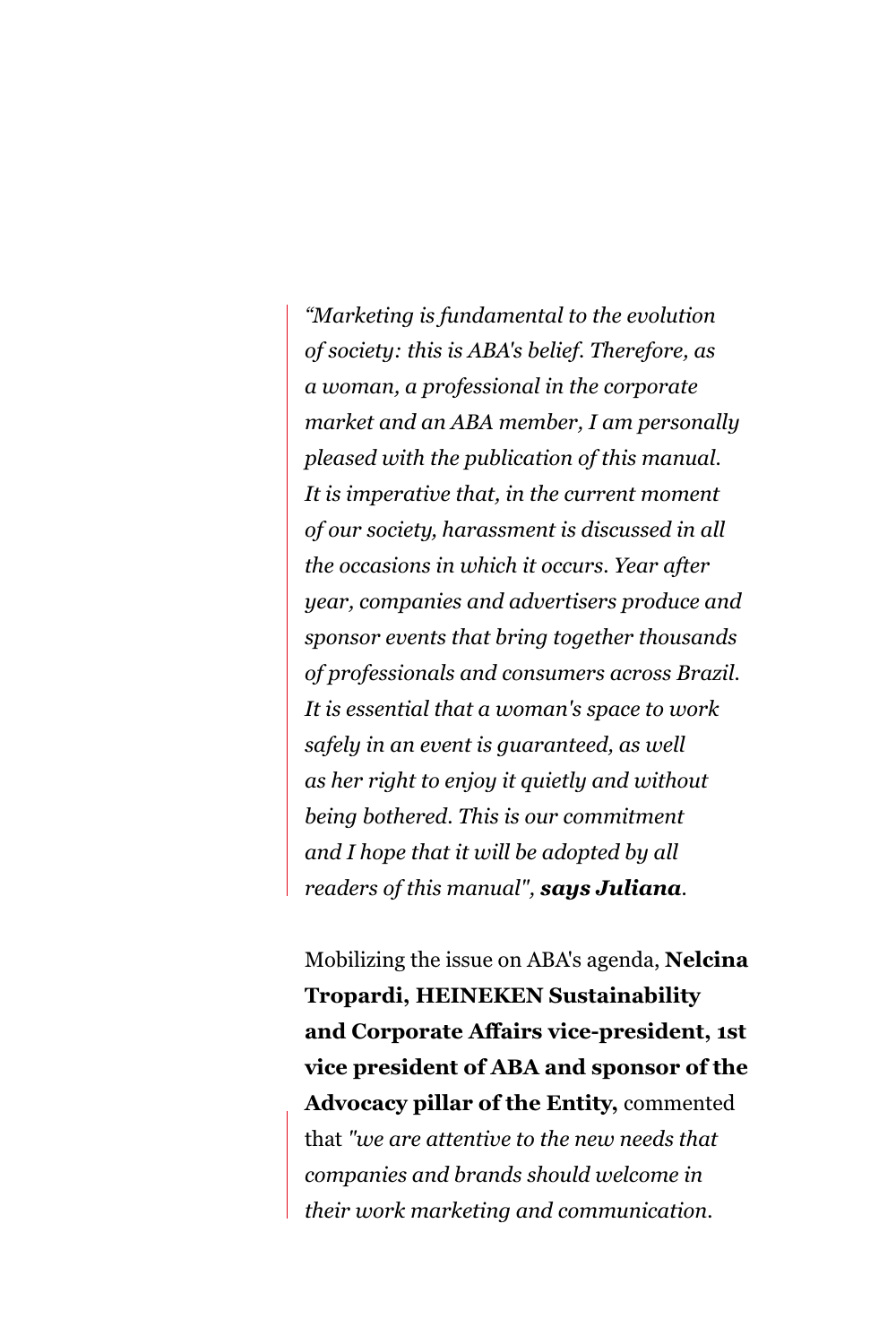*Fighting against harassment in all its forms is one of them. The universe of events, in which many advertisers are inserted, represent real risks for women, especially those working in it. Our role as professionals and advertisers is to understand the risks, ensure safety and assure the existence of channels that allow women to speak up and be heard when they need to. It is only with respect to women, professionals and consumers, that we will move towards a more equal and responsible society."*

Debating, reflecting, learning and sharing about "Good Practices and Responsibility for Ending Harassment in Events" would not be possible without the joining of efforts, skills and purposes. In order for the ideas and findings of this document to be put into practice in this manual, which is available not only to to the marketing, communication and advertising segment, but to the whole society, we rely on the brilliant know-how of **Think Eva, the feminine intelligence nucleus linked to the NGO Think Olga, and that acts on the transformations that brand communication can promote in life of the women.**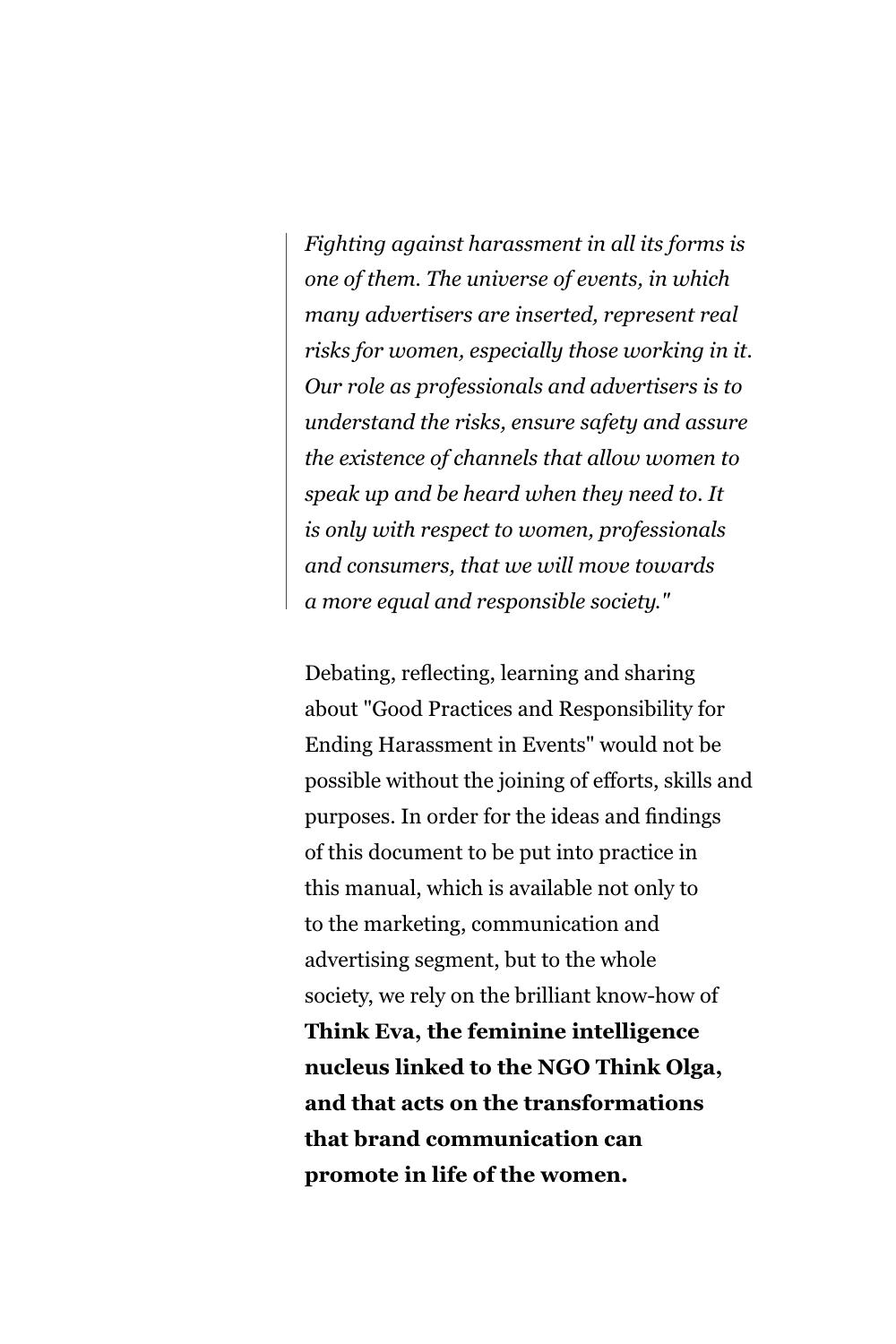A great partner in this project, Think Eva has put together a series of data and information important to the beginning of this change.

*"The eye in the eye that events bring, as well as the transformation and learning that takes place there, is of the utmost importance today. But these spaces, if not fostered by able leaders, can reproduce a behavior that is harmful to society, especially to minority groups. That is why this good practice manual is essential for creating truly inclusive events for women,"*  **states Maíra Liguori, co-founder of Think Eva consultancy.** *"By embracing the fight against sexual harassment with Think Eva, ABA reinforces its commitment to building a more equal world: understanding the problem and facing it is a duty of all."*

The document approaches the question of inappropriate - and sometimes criminal behavior, more specifically in events, where

harassment can be seen as commonplace.

**Also supportive of this movement, AMPRO – Promotional Marketing Association has embraced the cause of this manual.**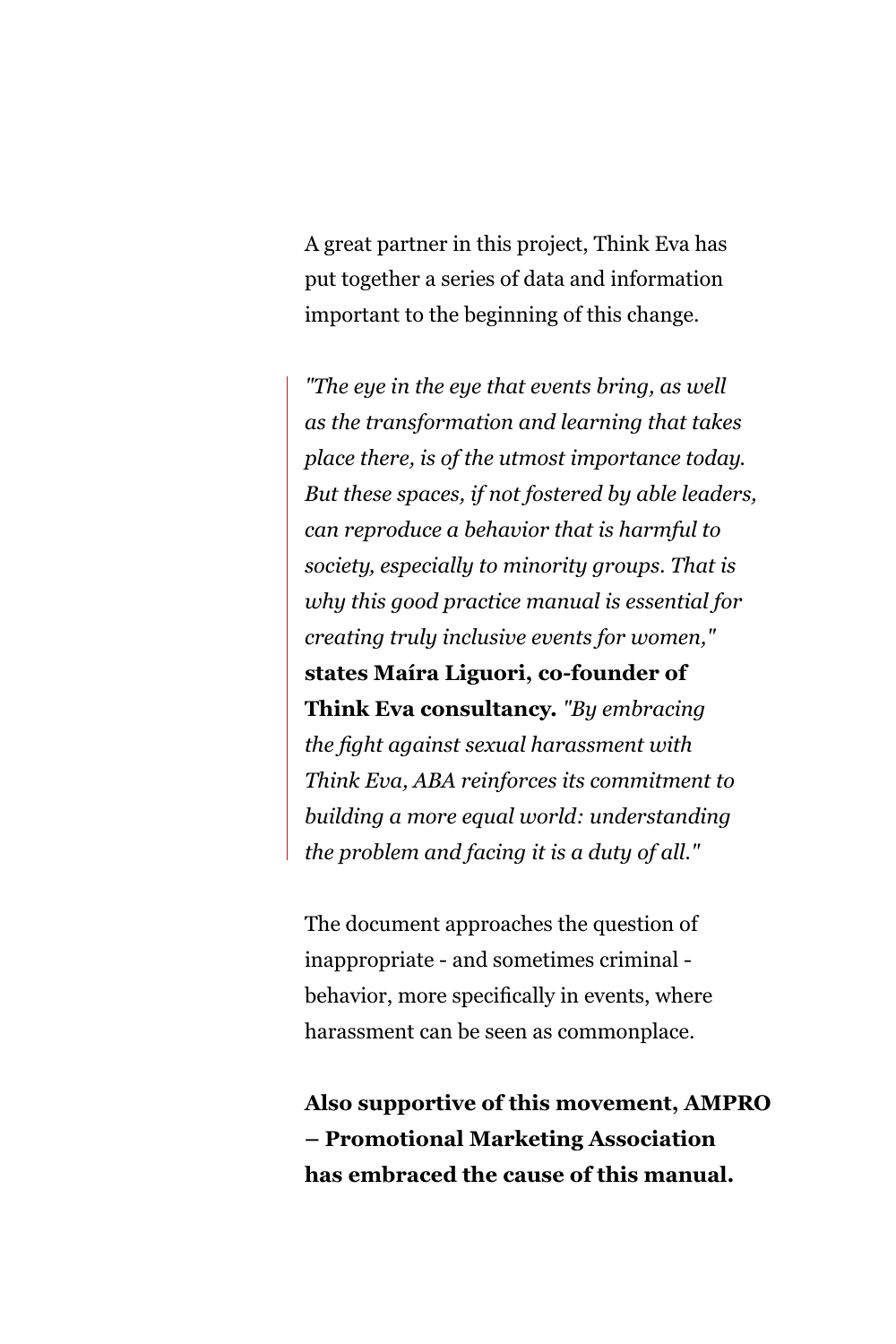*"We are agents of communication. It is our duty and obligation to use our messages and channels to combat all types of harassment and violence against any human being. We need to educate and enable respect and tolerance to be basic elements of coexistence in our society and especially in our market. Live Marketing is comprised of great women's leaders who fill us with pride for their courage, ability and commitment. AMPRO has a Human Relations Committee specially focused on people and created, above all, to help build a more equal, fair and unprejudiced market. Therefore, we are very proud to participate in this material and I hope that everyone can multiply this message, so that we can be examples in building a better Brazil," says*  **Celio Ashcar Jr., AMPRO chairman.**

The manual presents, in a direct and very illustrative way, four chapters in terms of providing service, namely: Harassment – a

serious problem and of all; Basic items – that every professional engaged in events should know; Panorama – understanding it in practice; Find Out – Key Information.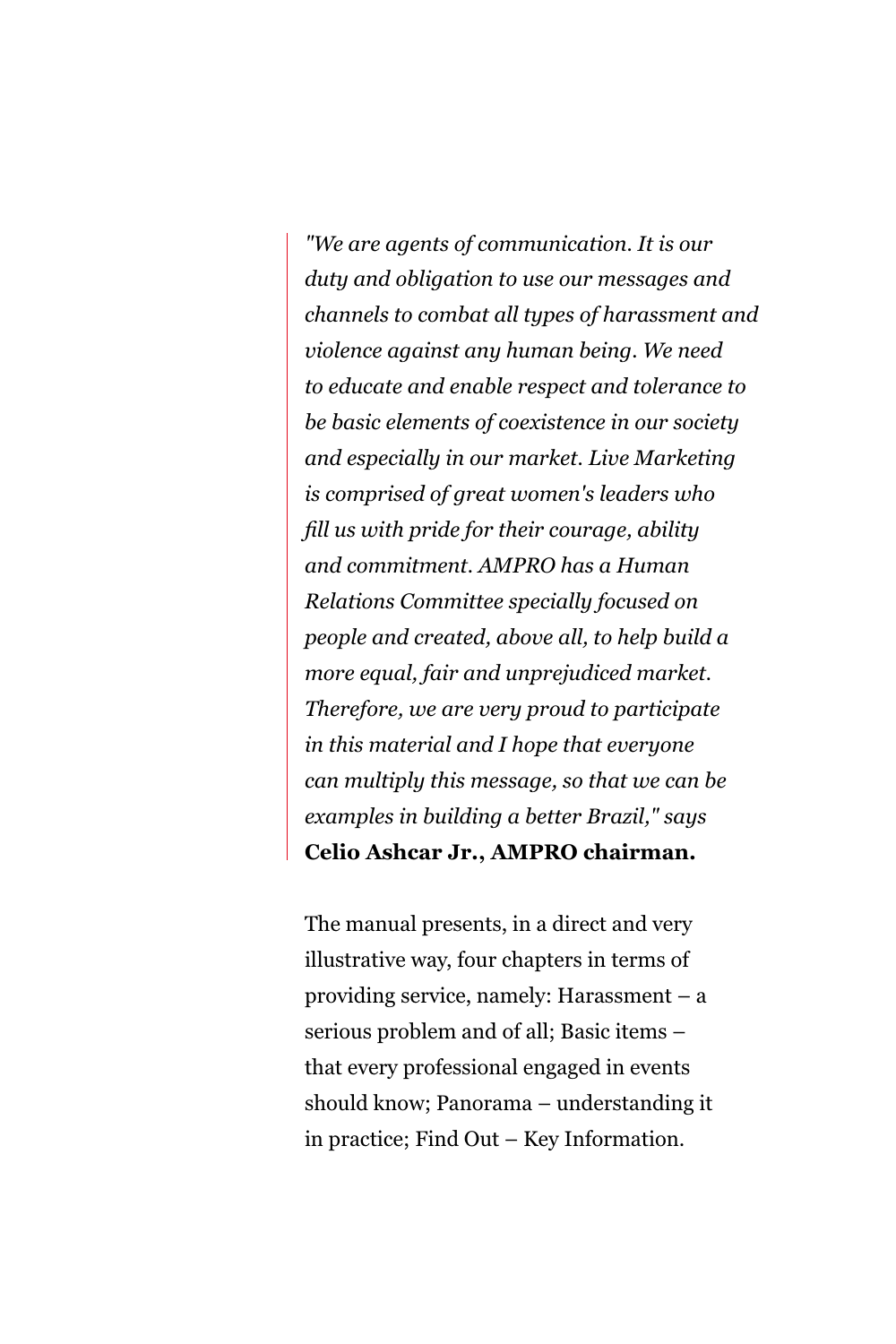Launched on February 19, 2019, at the celebration of the 60th anniversary of ABA, this significant delivery of ABA's Government Relations Committee, an activity worked together with our Advocacy pillar, confirms our purpose of mobilizing marketing to transform business and society. As the manual itself suggests, we want events to become an opportunity to deal with sexual harassment in the most constructive way possible.

**Sandra Martinelli** *Chief Executive Officer*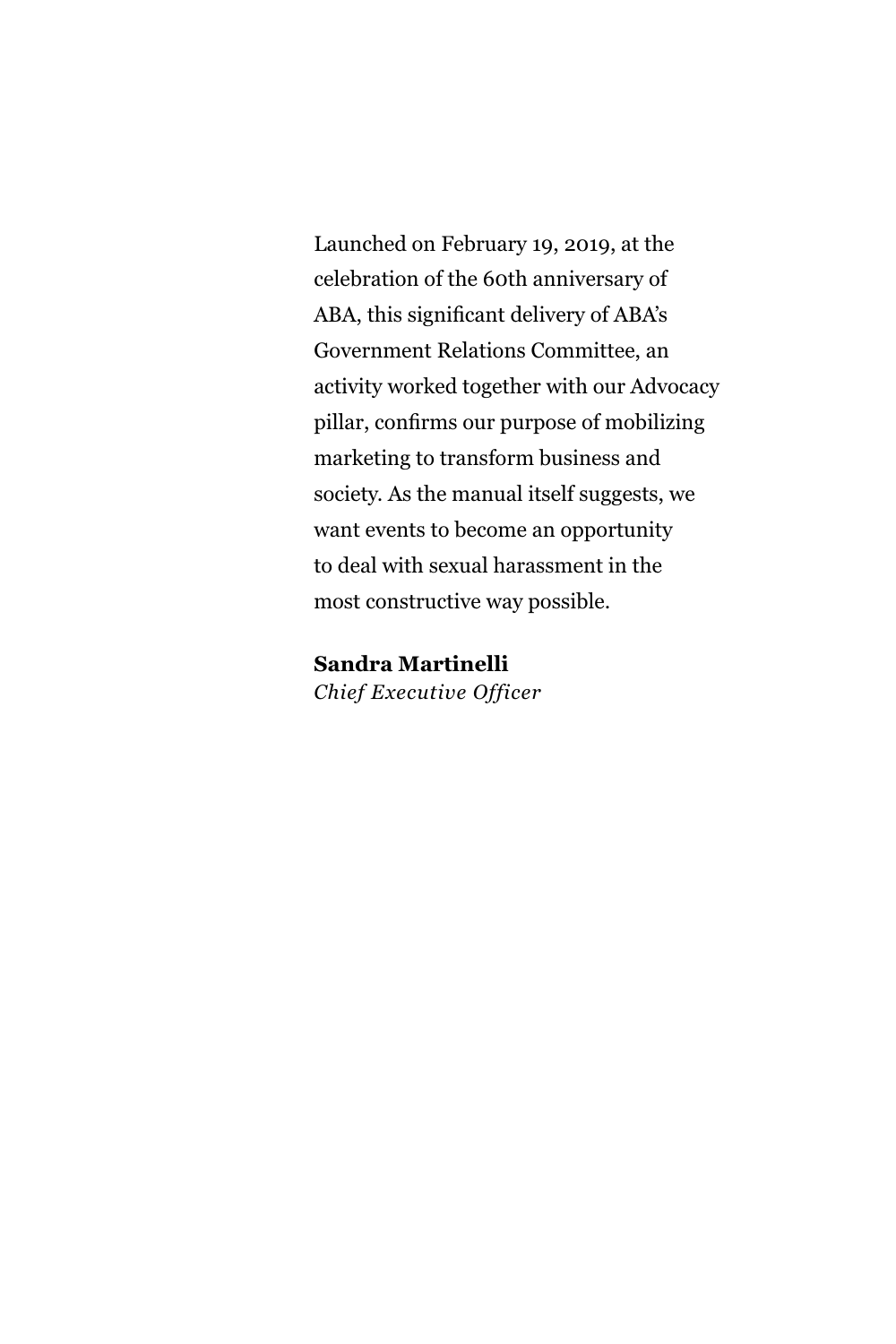

## *a serious problem for all*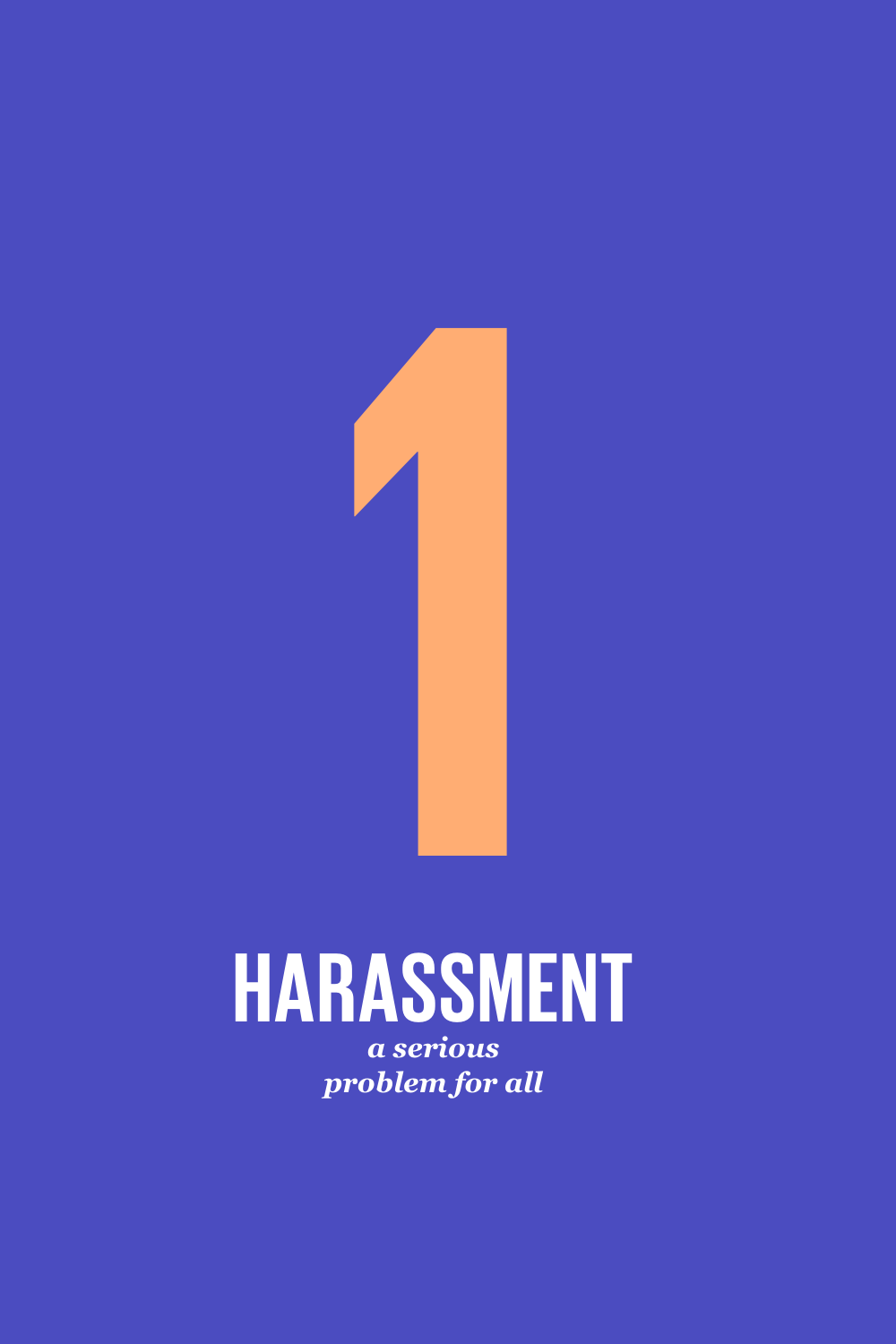**is a real and present problem** in the daily life of various relationships between people. Although it is directed at an individual, sexual harassment should be understood as a matter that depends on the whole society to be resolved. Therefore, recognizing the existence of these harmful behaviors is the first step in understanding how they work and making the change, which is urgent.

# **HARASS MENT**

Sexual harassment occurs when one person tries to embarrass the other in order to gain advantage or sexual favor. It is not a flirtation or a beginning of courtship, it is a sexual advance without consent that causes discomfort and suffering, it is felt as physical and psychological aggression.



Regardless of the environment in which it occurs, sexual harassment is a crime and is provided for in the Penal Code. It is a relationship of violence – and it is women who have to deal with it daily.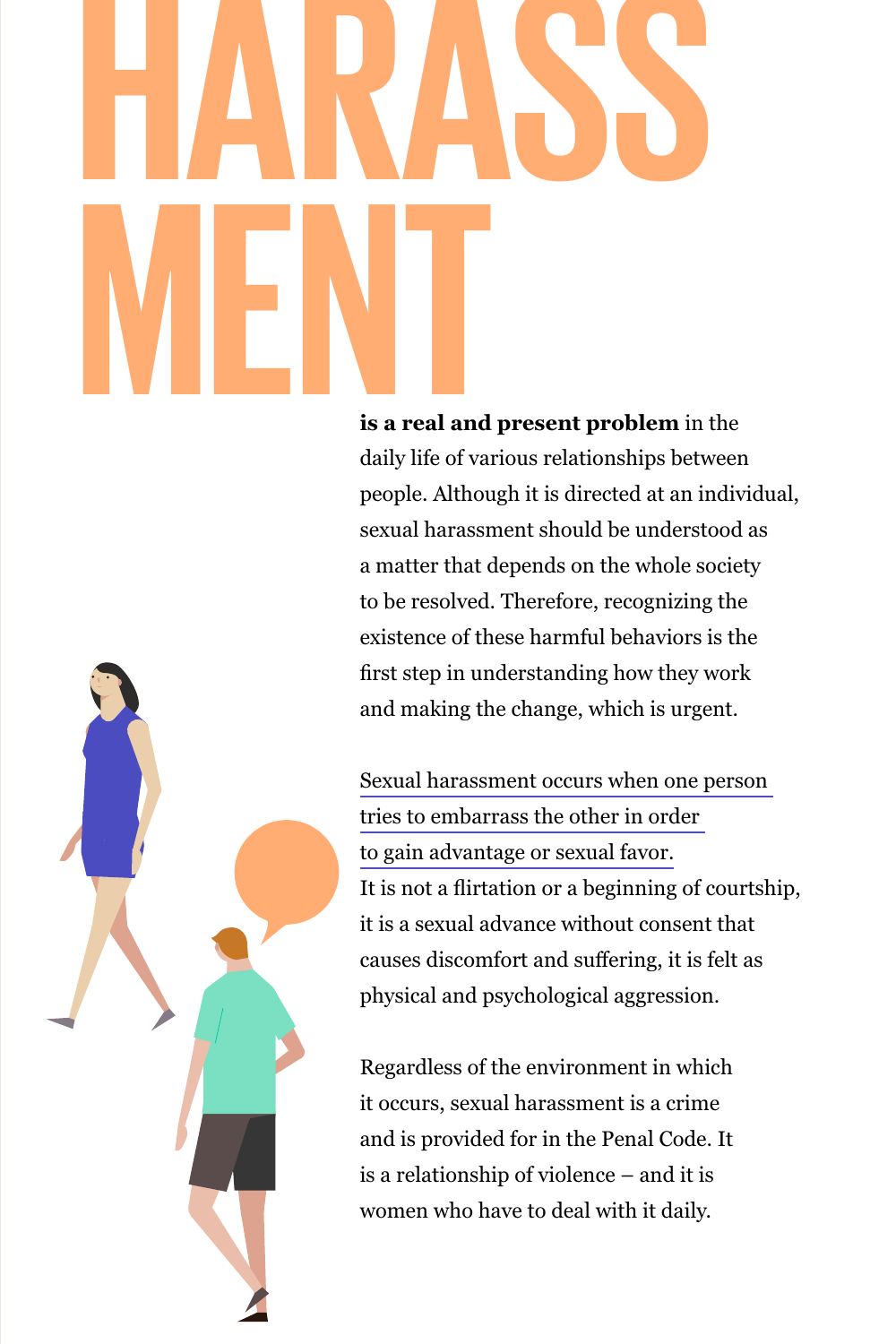\*\* It was possible to select more than one option

\* Chega de Fiu Fiu Survey: Search result; Think Olga; 2013.





**The Chega de Fiu Fiu ("No more Flirting")\* survey, which interviewed 7762 women, found that:**





**of the interviewees stopped doing something (going to a certain place, passing by certain streets, walking) afraid of harassment**





77% when

hanging out

64% on public transport

80% in public places: parks, shopping malls, cinemas

> 33% at work

# **THE "FLIRTATIONS" OCCURRED\*\*:**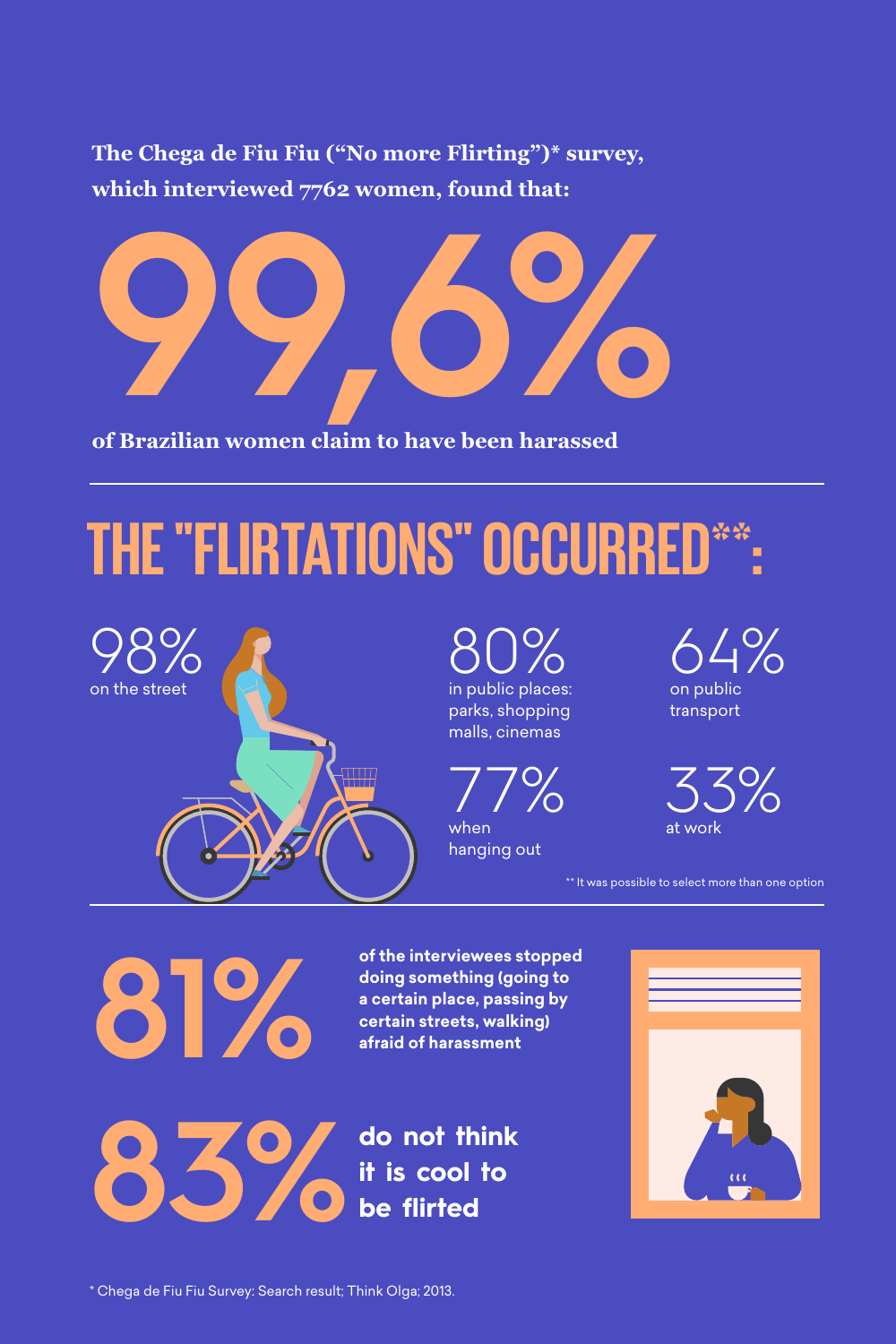### **One must understand that if a situation or action:**

# **MAKES ME FEEL AFRAID,**

# **THIM BOWITHOUT MY CONSENT**

 **makes me change my path, coerces me to accept something I do not want, tells me intrusive things (even if they seem like praise)**

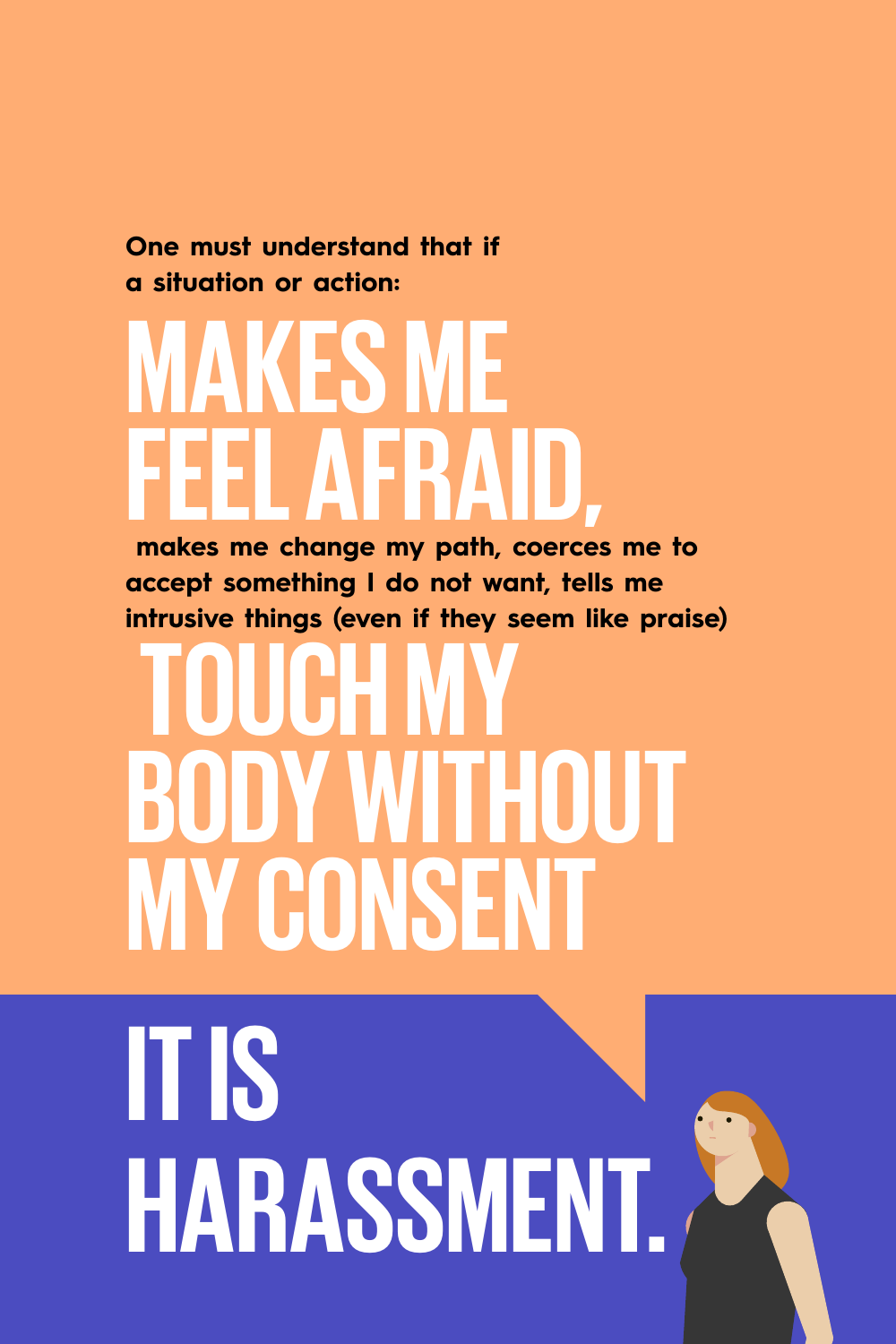It is an important key to understand harassment. This word means permission, agreement. Receiving a touch on the body or hearing a comment about one's appearance that was not requested or authorized is sexual harassment. Consent does not just depend on whether the word "no" is said, because embarrassment or fear of harassment can be such that the victim cannot react.

### **Respecting someone else's limits has to do with understanding that any intimacy should be consented.**

# **CONS ENT**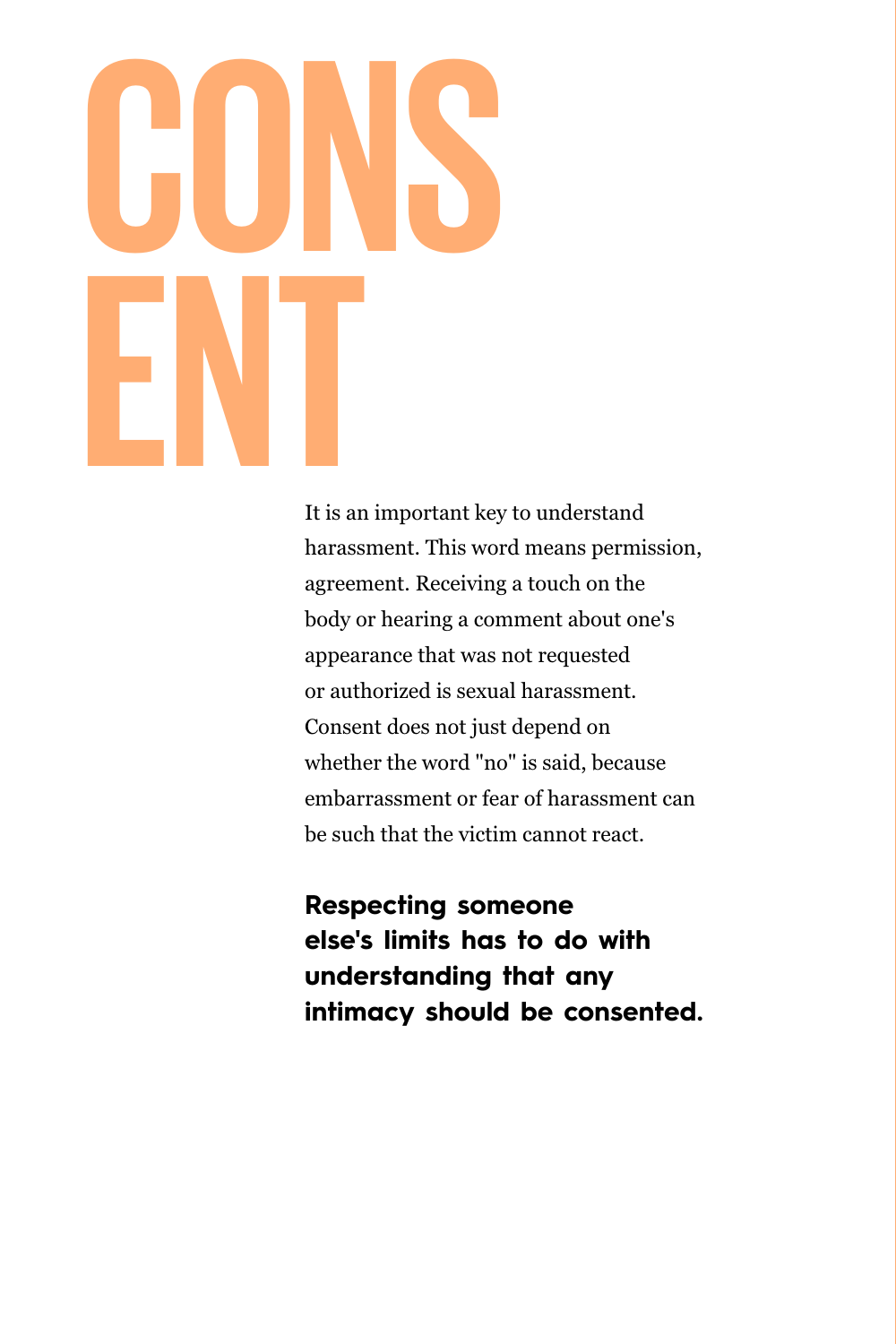Events can be very diverse in nature, but they have one significant point in common: they are a gathering of many people with a similar goal, that is, they are spaces of repetition and reinforcement of diverse human behaviors.

The good news is that this leads to an ability to broaden actions, to launch trends and to guide vanguards with great positive power. If events can happen harmful, they can also be re-evaluated, rethought and deconstructed in this microcosm.

Thereby, events can be an

opportunity to deal with

sexual harassment in the most constructive way possible. How? Taking the issue out of the shadows, questioning yourself, preparing yourself beforehand, taking the cause as something important in the production of the event, calling the responsibility to you!

In the current context of society, where brands are inserted, it is hoped that the companies that sponsor and produce events will take advantage of all the power offered by the collective aspect of these moments to engage in a necessary and urgent change of understanding about sexual harassment.

### **Harassment in the world of**

**EVENTS**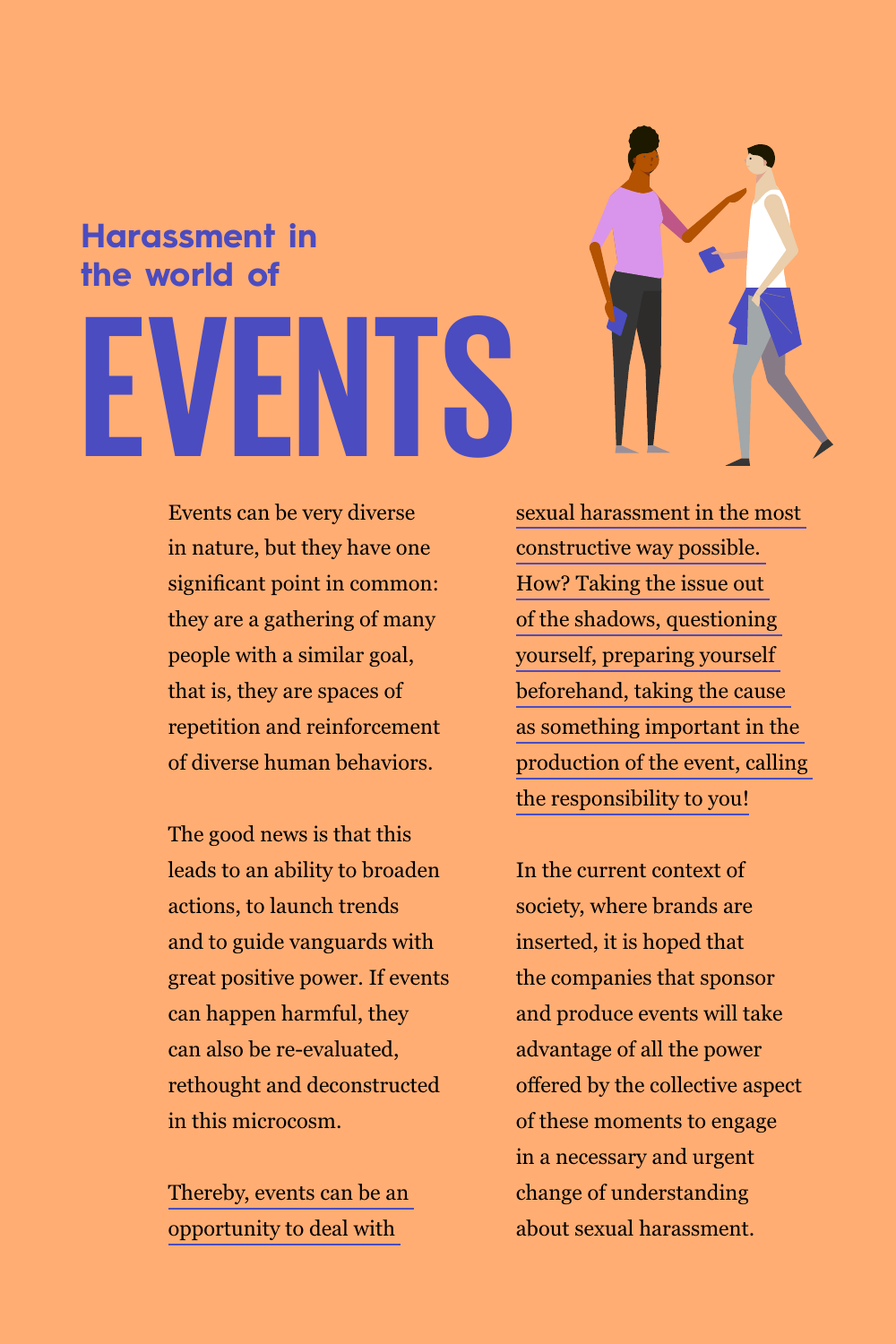

# **BASIC**

**ITEMS**  *that every professional engaged in events should know about*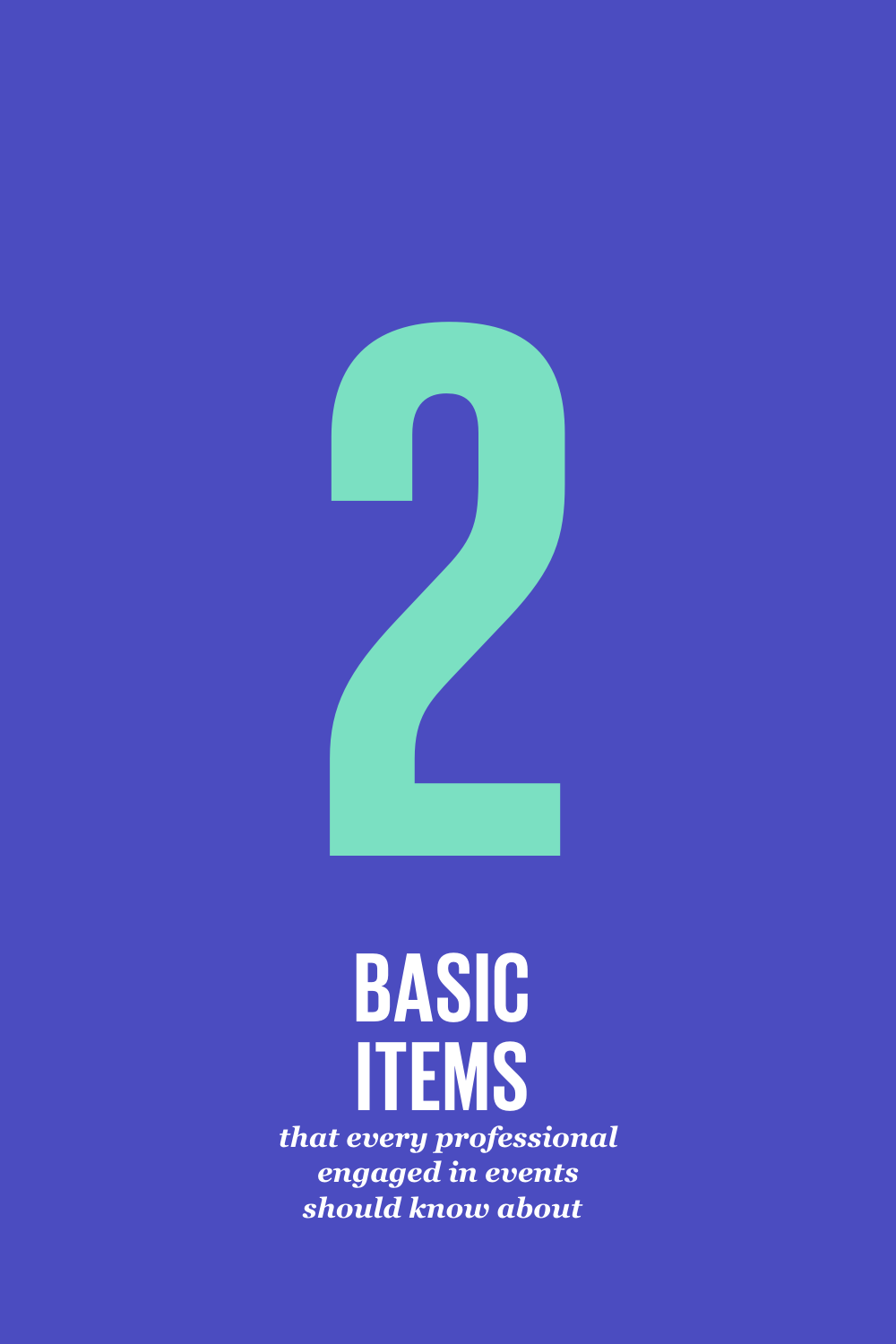**from entertainment to business,** it is common to think that limits change and invasive behaviors are more "liberated", but it is fundamental to reevaluate this backward thinking. It is not because a woman is in a public space that



she has accepted the rules of a bad

game. All interaction must always take place in the key of respect, from the initial production and hiring of employees and artists of an event to the interaction with clients.

# **IN A COLLEC TIVE ENVI RONMENT**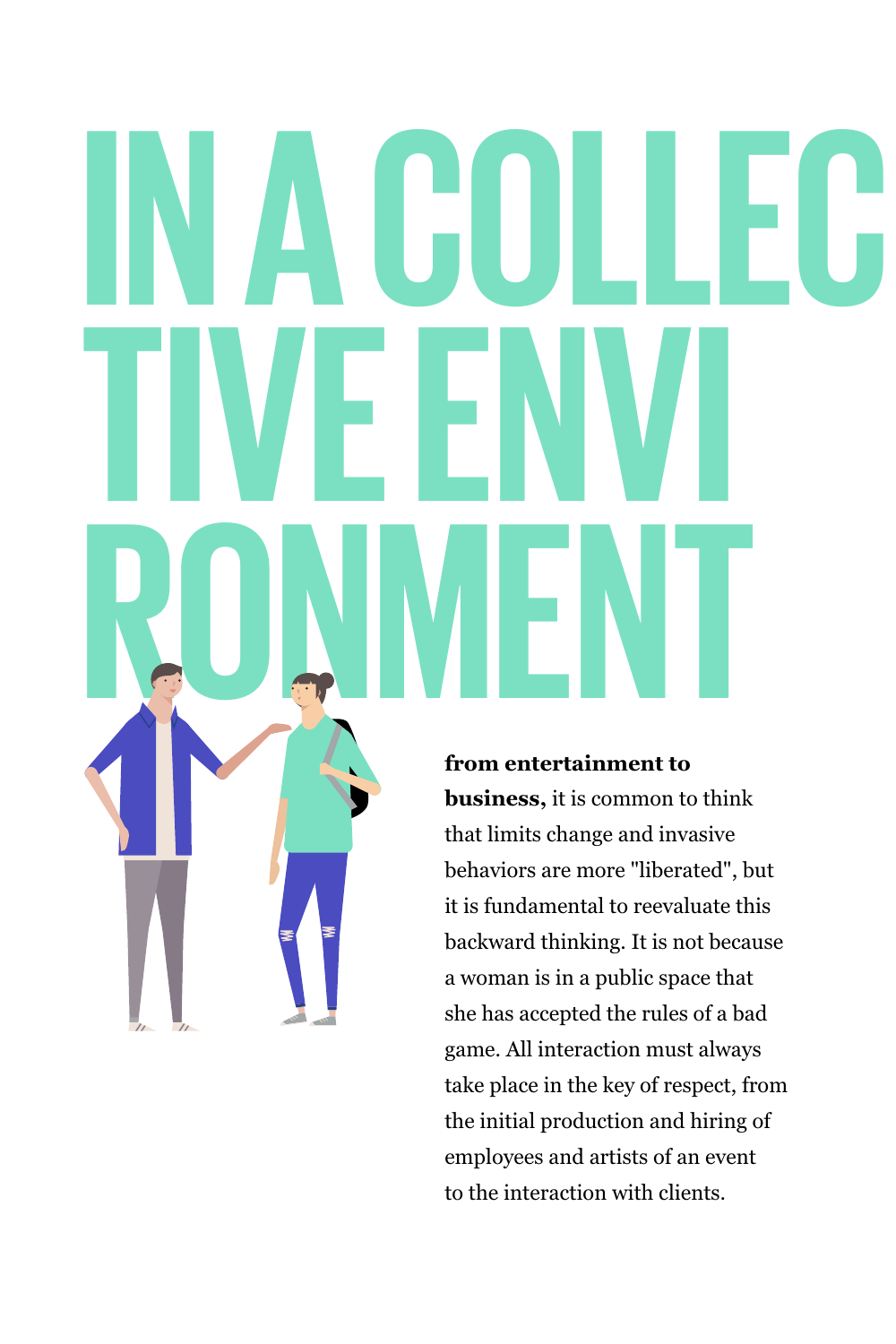# **DOUBLE DISCRIMI NATION**

**Black women are strongly targeted for harassment.**

This is a racist behavior, rooted in the slavery period of Brazil, which doubly objectifies these people (for being women and black), seeing them as one who is to supply flesh desires. Transgender women also experience similar violence, based on gender bias. Becoming aware of the origin of these behaviors and failing to repeat them is imperative. Hiring such people to an event team is a means of modifying this, in addition to training and demanding respect for diversity in the event environment.

## **BEHAVIOR Woman are never to blame.**

Saying that a woman deserved harassment because she was in short clothes, drinking or dancing means to reiterate that women are not free to behave as they wish. If men can have such behaviors as long as they do not cause harm to other people, so can women. Sponsoring companies should seriously address any kind of complaint in this regard, bearing in mind that the agenda is the attitude of harassers and not of women.

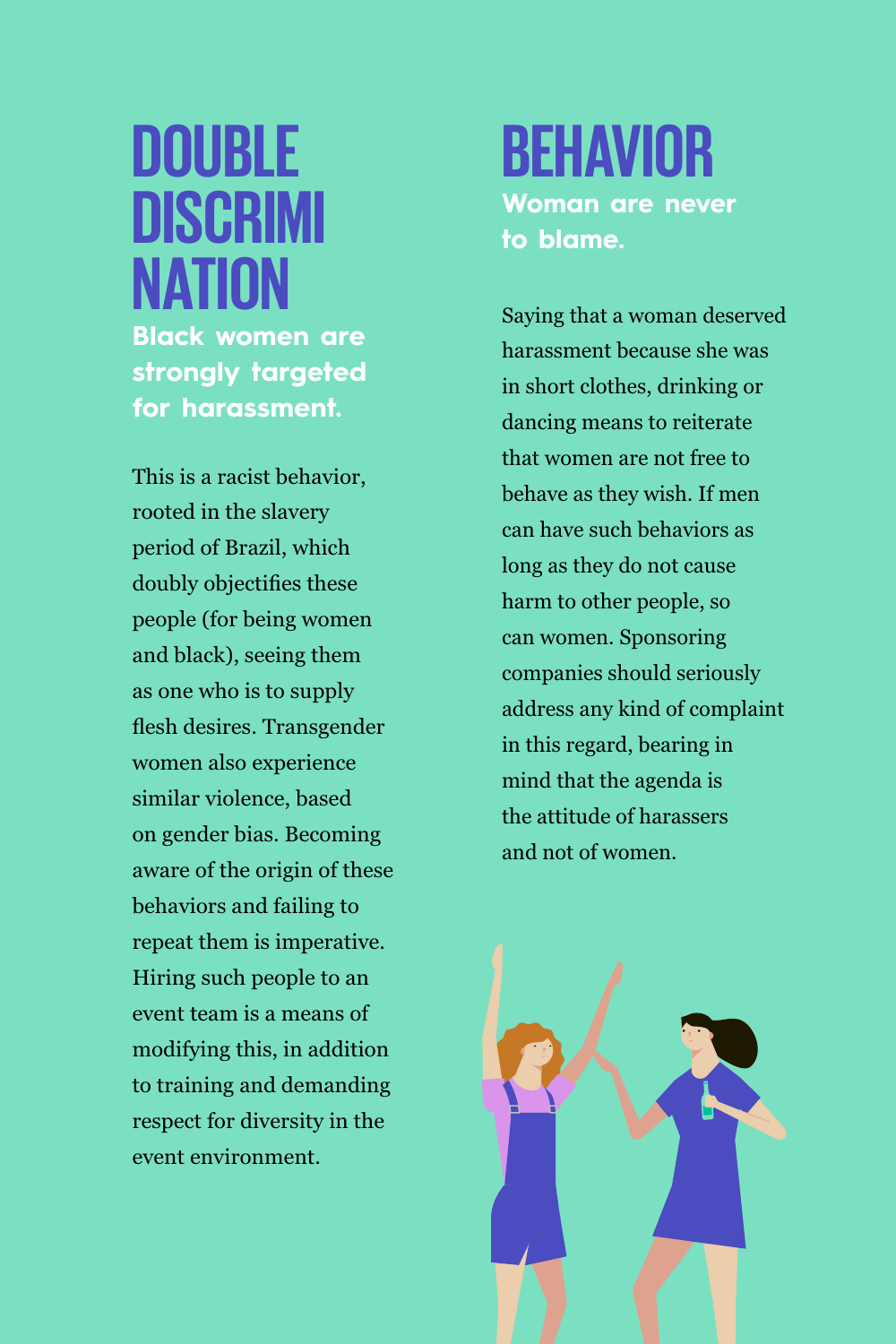## **FLIRTATION Flirtation happens only when two people participate in it,**

that is, there must be consent and reciprocity from both parties. In the case of harassment, women do not participate in this interaction; instead, she is only the target of opinion or desire for someone else. If there is imposition, even more if related to positions of work power, it is not flirting, but sexual harassment. Companies who bring awareness to the team and to the public and have a channel to receive complaints from victims are in the right path.

## **DRESS It does not matter what she is wearing.**

It is unacceptable to consider a woman guilty of harassment because of her clothing. It is not a short dress that authorizes harassment, but the fact that we still live in a society in which the woman's body is seen as freely accessible by men. It must be socially unacceptable that anyone is more exposed to violence because of what they wear. Also, wearing specific clothes should not be imposed on a woman, if it makes her uncomfortable during her work at an event.

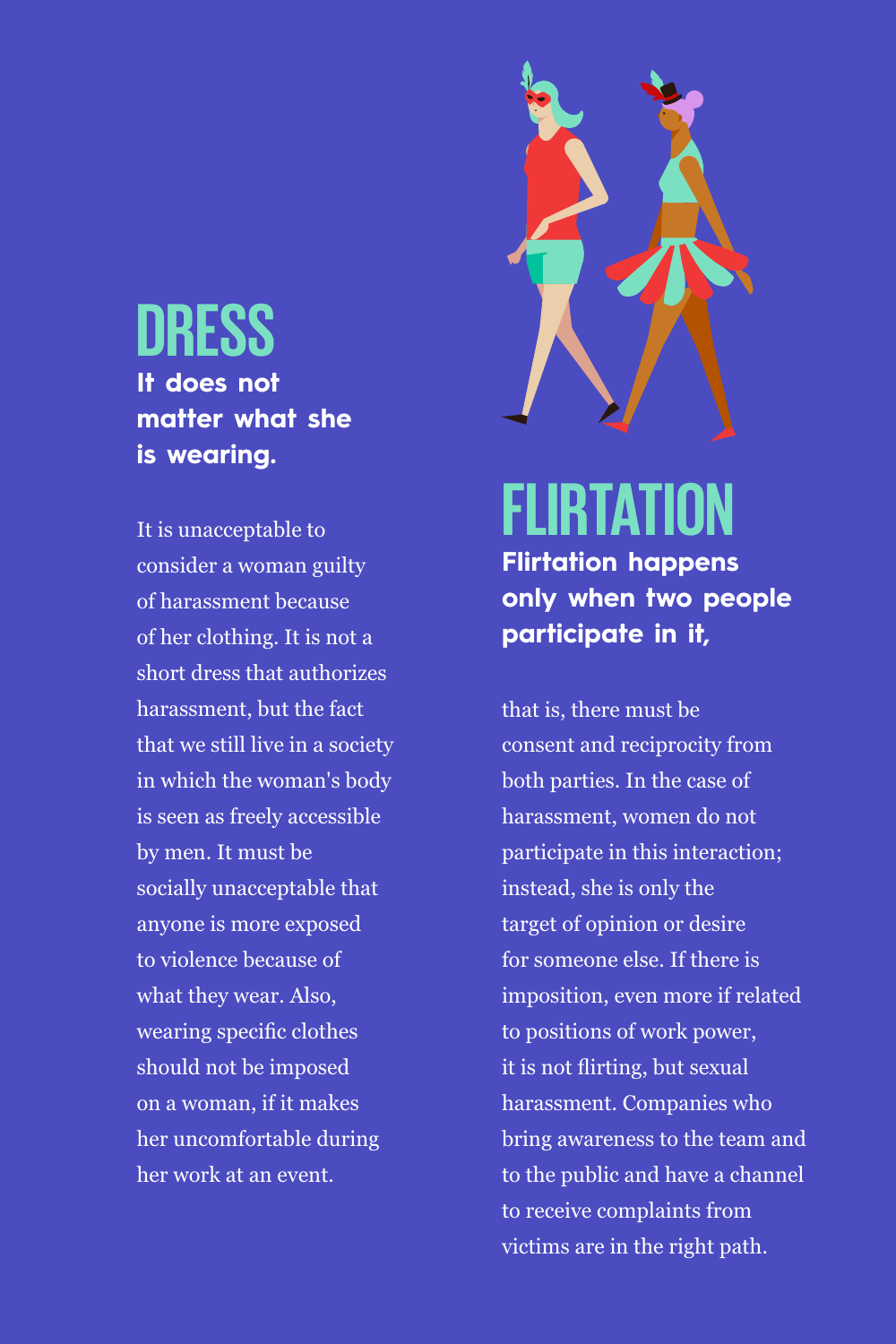

# **PANORAMA**

*Understanding it in practice*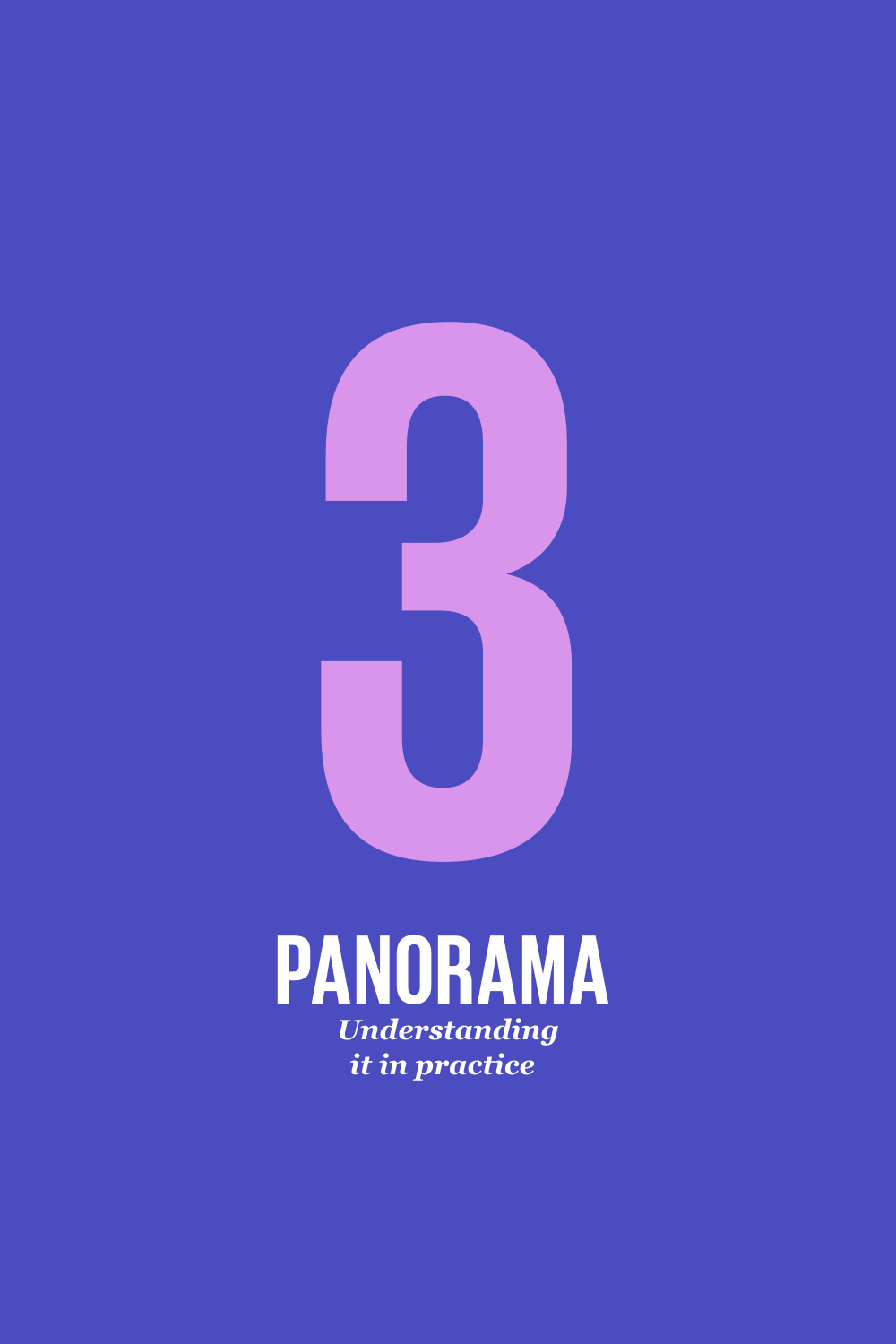**present at an event** (clients, outsourced employees, promoters, bar and cleaning staff, artists etc.) are exposed to possible harassment. This only demonstrates how change needs to be deep and based on educational actions with the team, extending to the public. This manual brings some good practice and is an invitation to seek information and specific training.



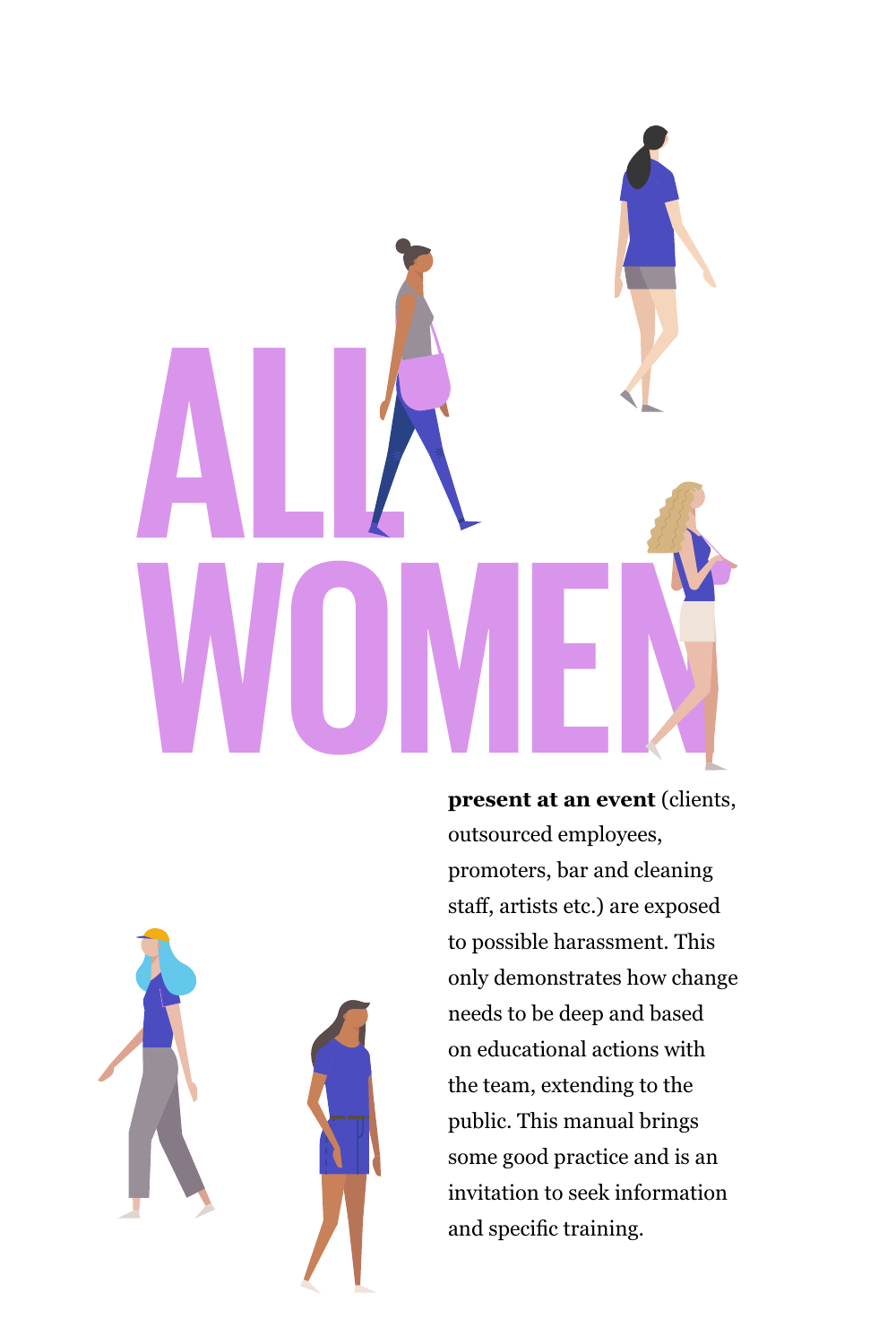

"The harassment of a client has caused me panic crisis. I sued my employer for not offering me a safe place to work".

#### **WHAT CAN BE DONE?**

Offer an open channel for denouncement, ensuring protection for employees and clients with a trained staff.



"Men are still the majority in the bands, and it is common for them to hire fewer women. But we are excluded from the market and we are more exposed to harassment."

#### **WHAT CAN BE DONE?**

Ensuring there are always female artists – in half of the attractions whenever possible – is a simple and effective change.



## **CARNIVAL DANCER**

"I left my association after being harassed recurrently, even by colleagues. I was afraid of rehearsals, I left my job without being defended by anyone."

#### **WHAT CAN BE DONE?**

Offer education to clarify that this work does not make women objects, whether in samba schools or participating in events. Have a

speak up channel.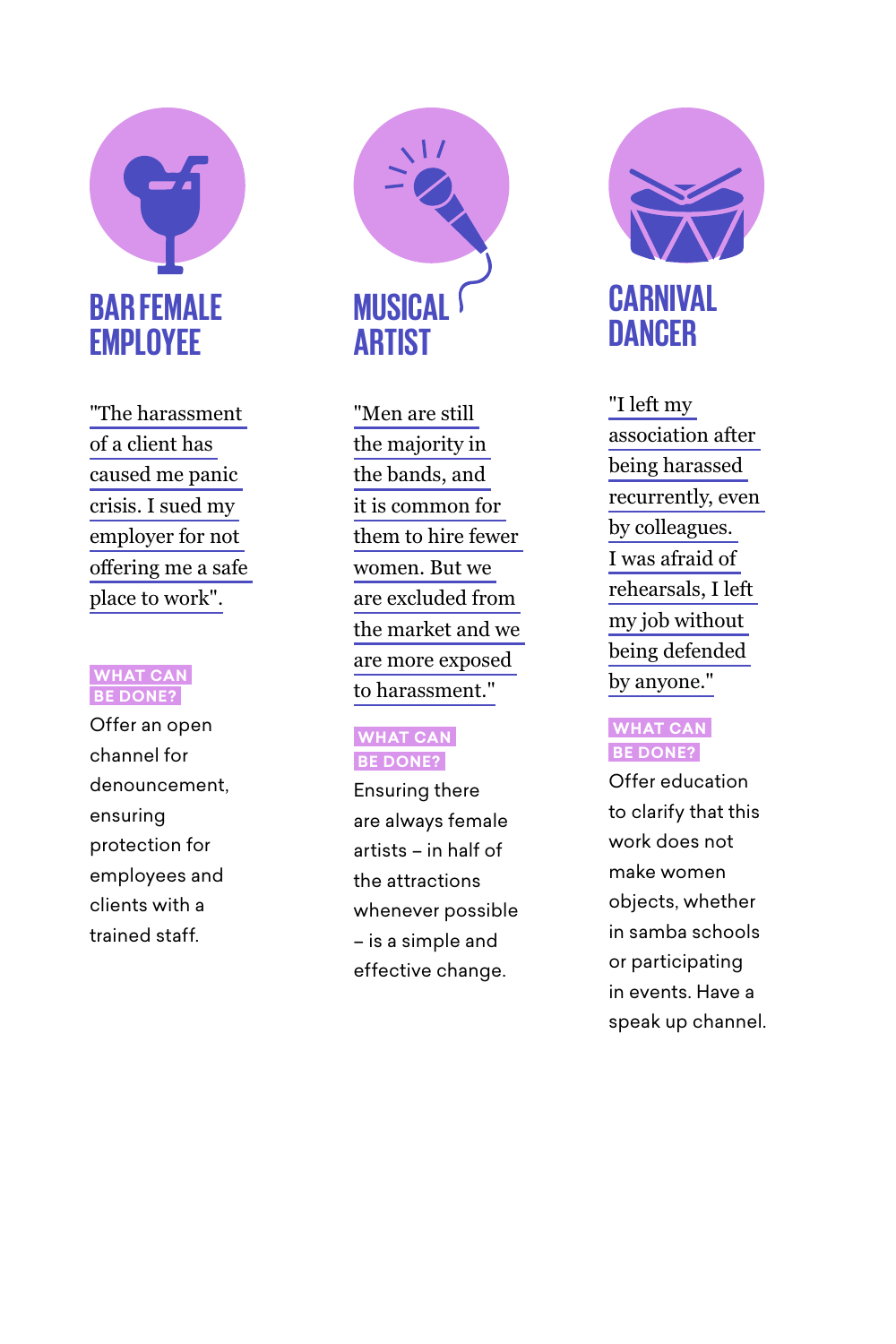

"I feel threatened and invaded by the approach of men. Being in a festive mood gives no one the right to question me without even a previous exchange of glances. My consent for contact is important!".

#### **WHAT CAN BE DONE?**

Provide visual communication (posters, pamphlets) about non-tolerance of acts of harassment for a change of perception; train staff to receive complaints and welcome victims.



## **TRANS CLIENT**

"I was halted at the door of the ladies' room. For using that, I am not really a woman, but to be harassed in the lane I sure am. When filing a complaint, I am taken for granted."

**Contractors** should make them feel free to make complaints and feel protected. As a reminder, they are people providing a service and the only objects are the products they are displaying.

#### **WHAT CAN BE DONE?**

Include the trans issue in training and visual communication about harassment, and make sure the assistance is absolutely the same as that given to other clients.



## **PROMOTER/ MODEL**

"I've heard, in occasions like auto shows, things like 'if I buy the car, will the model come along'? They told me that I should have known I was going to be harassed. Well, that's not in the contract."

#### **WHAT CAN BE DONE?**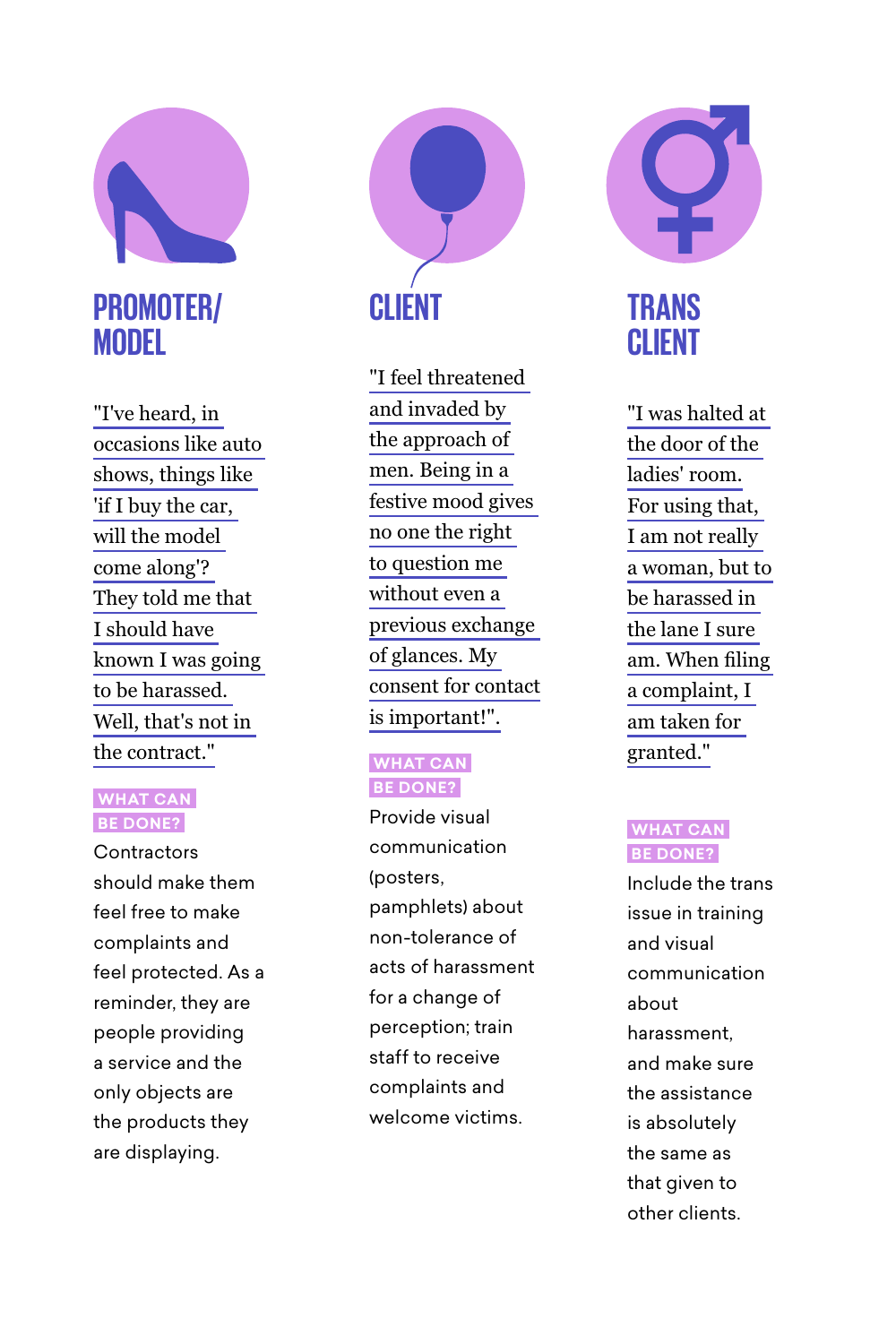**CLEANING EMPLOYEE**

"By being on the backstage and belonging to an oppressed class, I undergo harassment from colleagues and clients and nobody notices it. It is like if it was natural."

#### **WHAT CAN BE DONE?**

Provide an open channel for denouncement and guarantee protection for employees, even if they are outsourced, with

a trained staff.

# **SAFETY**

"I witnessed a client harassing a young woman, but as I attempted to interfere he threatened to sue me. I was afraid, after all the customer is always right."

#### **WHAT CAN BE DONE?**

The contractor must ensure that they are safeguarded to carry out their work, understanding that it is the duty of the law to include



women's safety.

## **PRODUCER**

"Although I've been working on this event for years, I've only recently realized that I should worry about having women at all times, getting a 50/50 schedule and prepared teams. I underwent a lot of harassment to realize that and even today vendors are surprised when they notice a woman is commanding everything."

#### **WHAT CAN BE DONE?**

For an event to be friendly and safe for women, these values

must be based on all the relationships it involves. Becoming aware of and including this care in the context of production is the basis for all.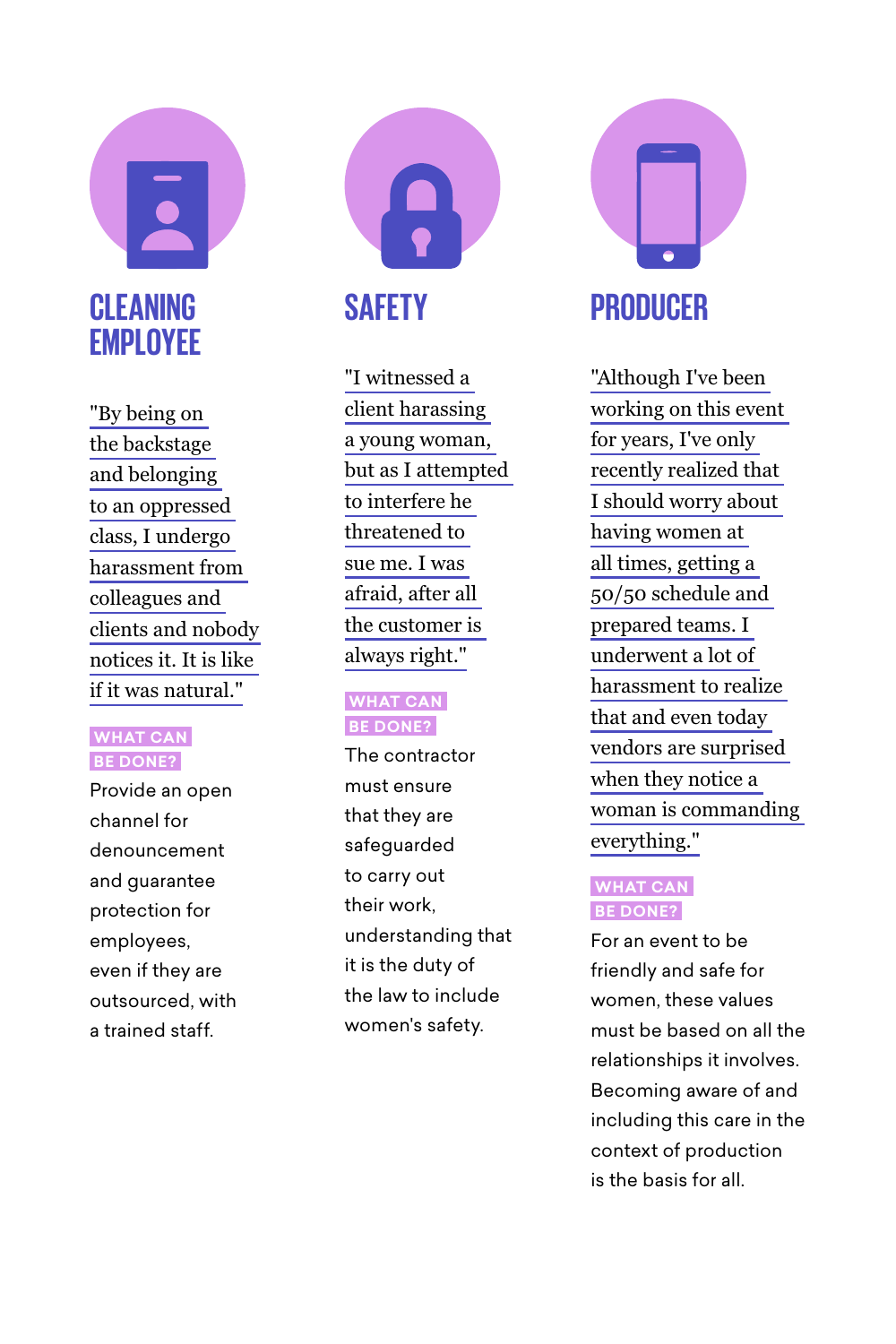49% of men believe that Carnival is not a place for "decent" women\*\*

61% of them think that those who are in the party cannot complain about "flirtation"\*\*

\* Catraca Livre Survey / \*\*Data Popular Survey





**of women have already undergone sexual harassment at the carnival season\***

**"There is a lack of understanding that SEXUAL HARASSMENT IS A VIOLENCE. "Women experience this, but they understand that it is something that is part of being a woman. This identification needs to be worked out."** Juliana de Faria - founder of Think Olga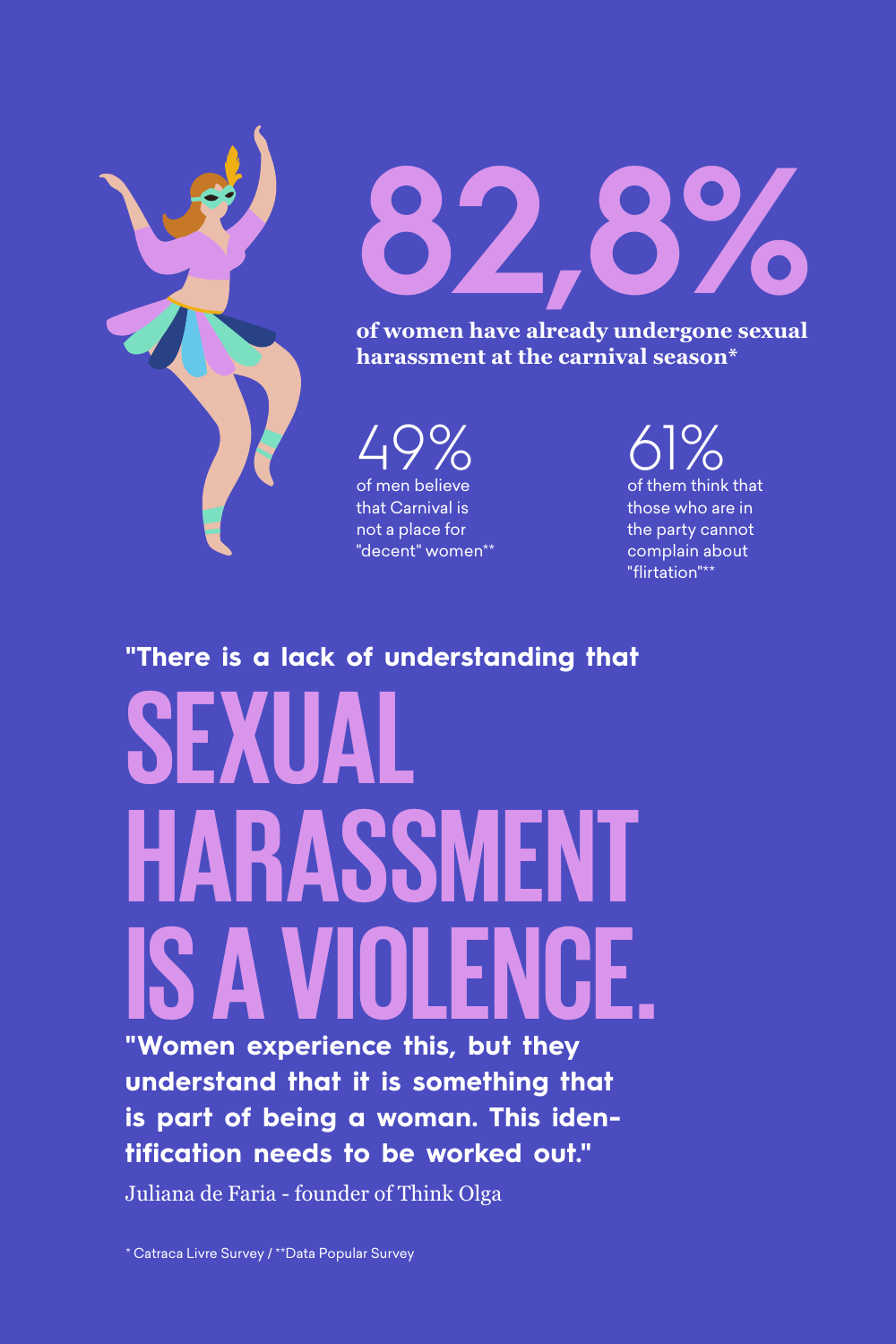ENSURE

### **Measures you can take today**

Look at your team:

> Measures you can take today, so that trans women can access the ladies room and train the staff to understand and deal with it.

Make sure it has women involved in all stages and roles, from safety to bar, from production to artists.

Look for companies that require women in teams, regardless of the kind of service provision.

# **ATTENTION TO SUPPLIERS:**

# **UNDERSTAND THAT**



**Women from the public and the event team must feel comfortable and welcomed by other women, even for harassment allegations.**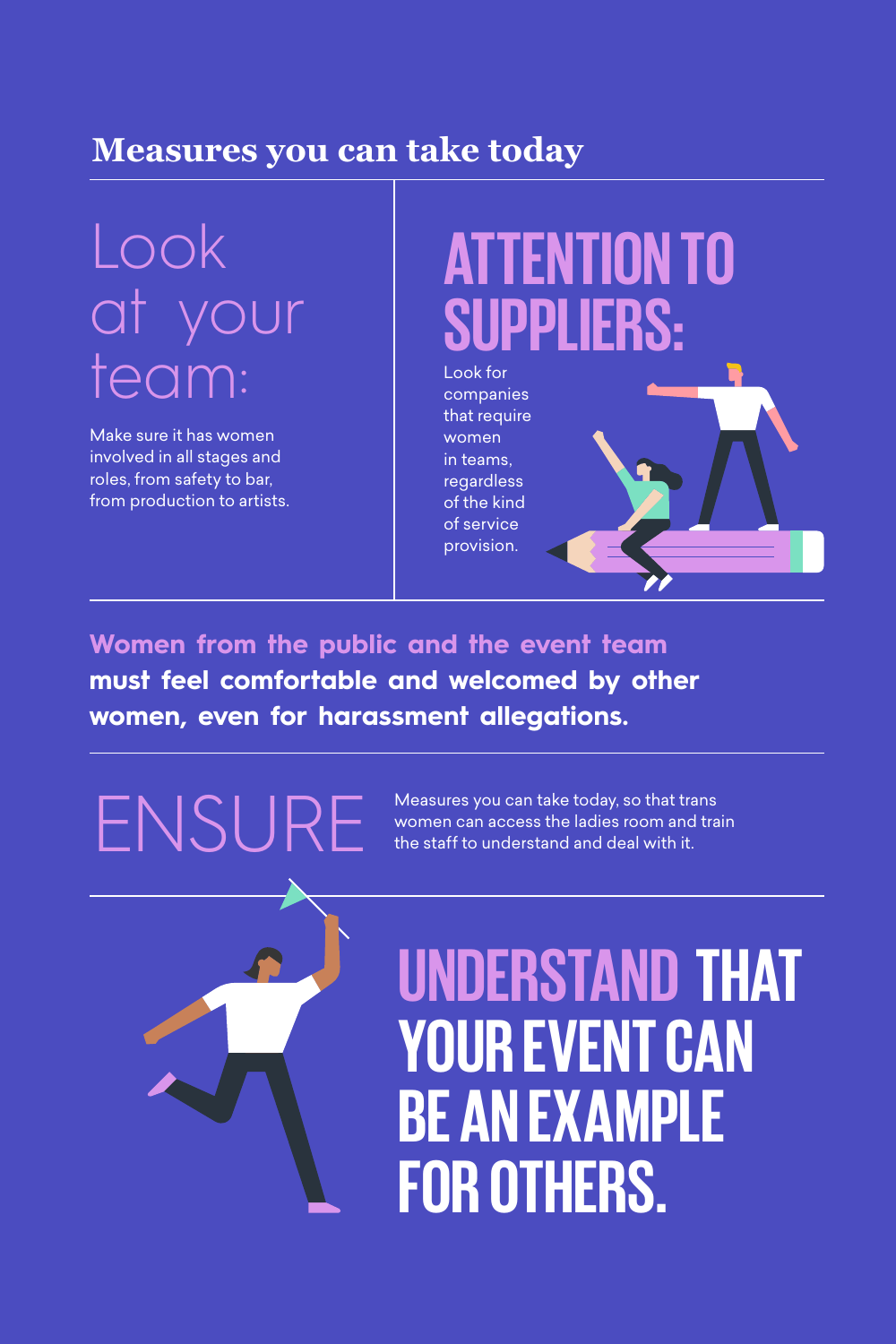## **Measures you need to look into in the future**

**This is not a training material; we seek to urge a look into the problem of sexual harassment at events and point out the need for specific training. Therefore, pursuing courses and consultancy is a key step towards profound change.**

**Sign commitments and collective agreements aimed at the preservation of women's rights and eradication of gender violence.**

# **REFLECTING**

# **ELABORATING**

**on which behaviors one intends to reinforce in the event in question, being aware that, in the last instance, this decision is linked to the whole society.**

# **DISCLOSE Be an agent for disclosing the legal issues to which harassment may be subject.**

**pieces of communication to the public from the previous reflections.**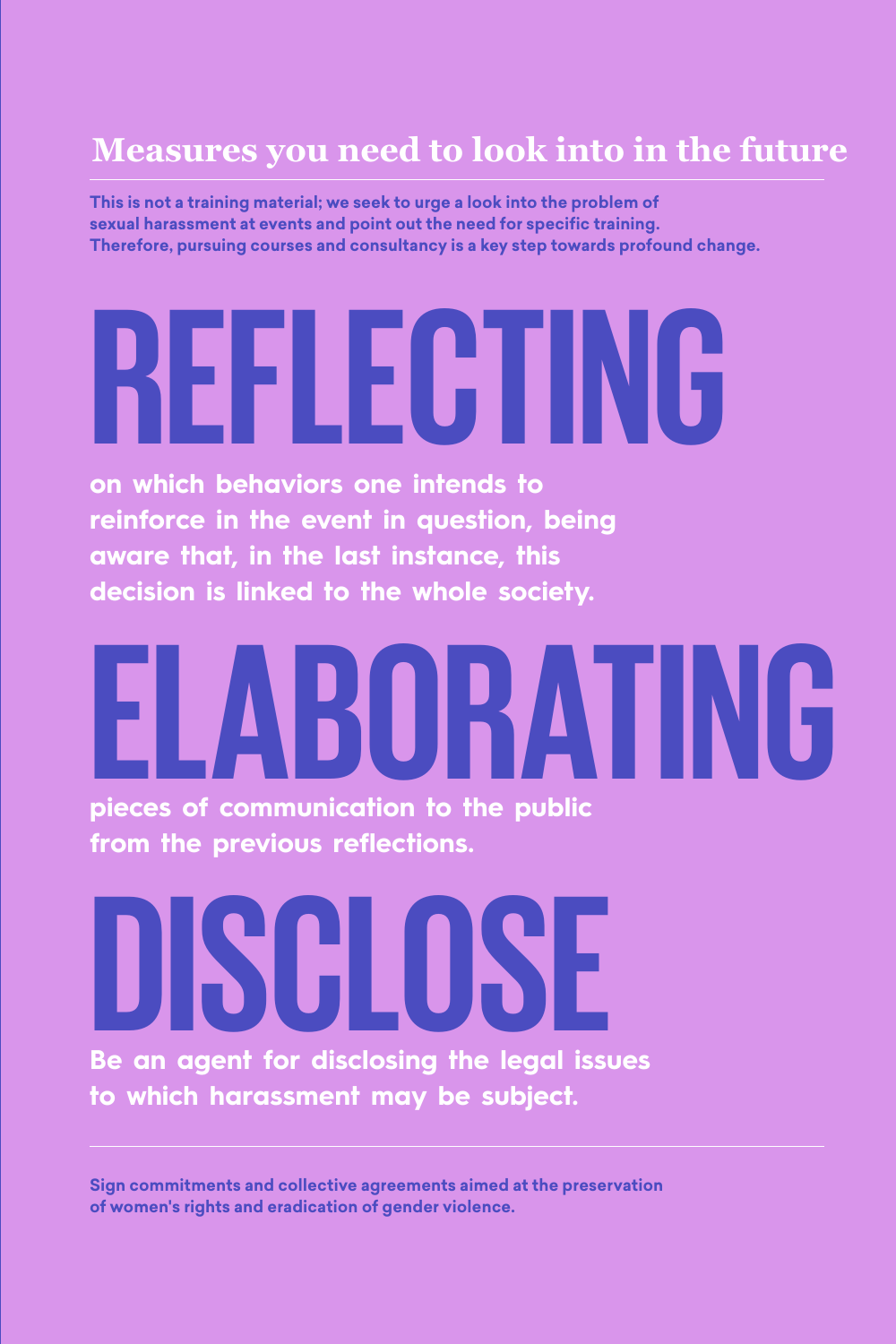

# **GO AFTER**

### *key information*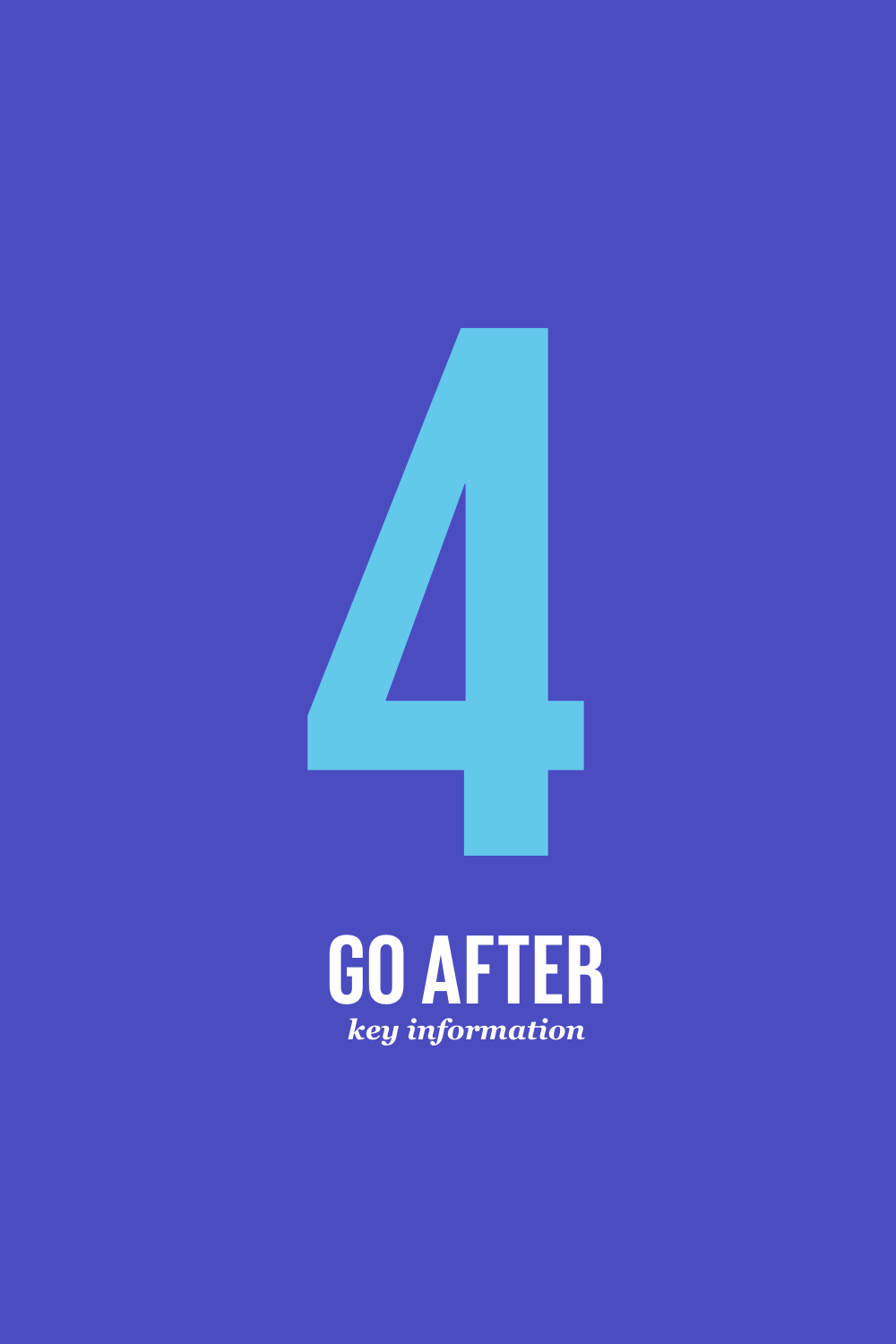## **What does the law say?**

# **IT LOOKS BAD**

#### LABOR BOND:

The Labor Law provides that the employer is responsible for the safety of its employees and workers – outsourced are also the employer's responsibility. The care that the company has to take is precisely in giving importance to the reports of harassment, since it can be blamed for its omission.

#### LINK WITH CONSUMER:

In the sphere of Consumer Law, the logic is the same: a company has the duty to provide a safe space for customers. Otherwise, it may be liable for its omission, and there may be a conviction for payment of moral damages, for example.

### SEXUAL IMPORTUNATION LAW:

With the new Sexual Importunation Law, it becomes a crime to commit an act that violates the sexual freedom

of the victim, practiced to satisfy the lasciviousness of the harasser or third party, regardless of the hierarchy among those involved. The penalties are harder. Making this law better known can and should be a mission in events, whether in the training of the team involved or in communication with the public.

**for a brand not being energetic**  in dealing with issues like harassment. Customers and consumers write about brands on social networks, boycott and ridicule them collectively. In addition to preventing your brand from being involved in an image crisis related to harassment, it is worth remembering that there are also several legal implications.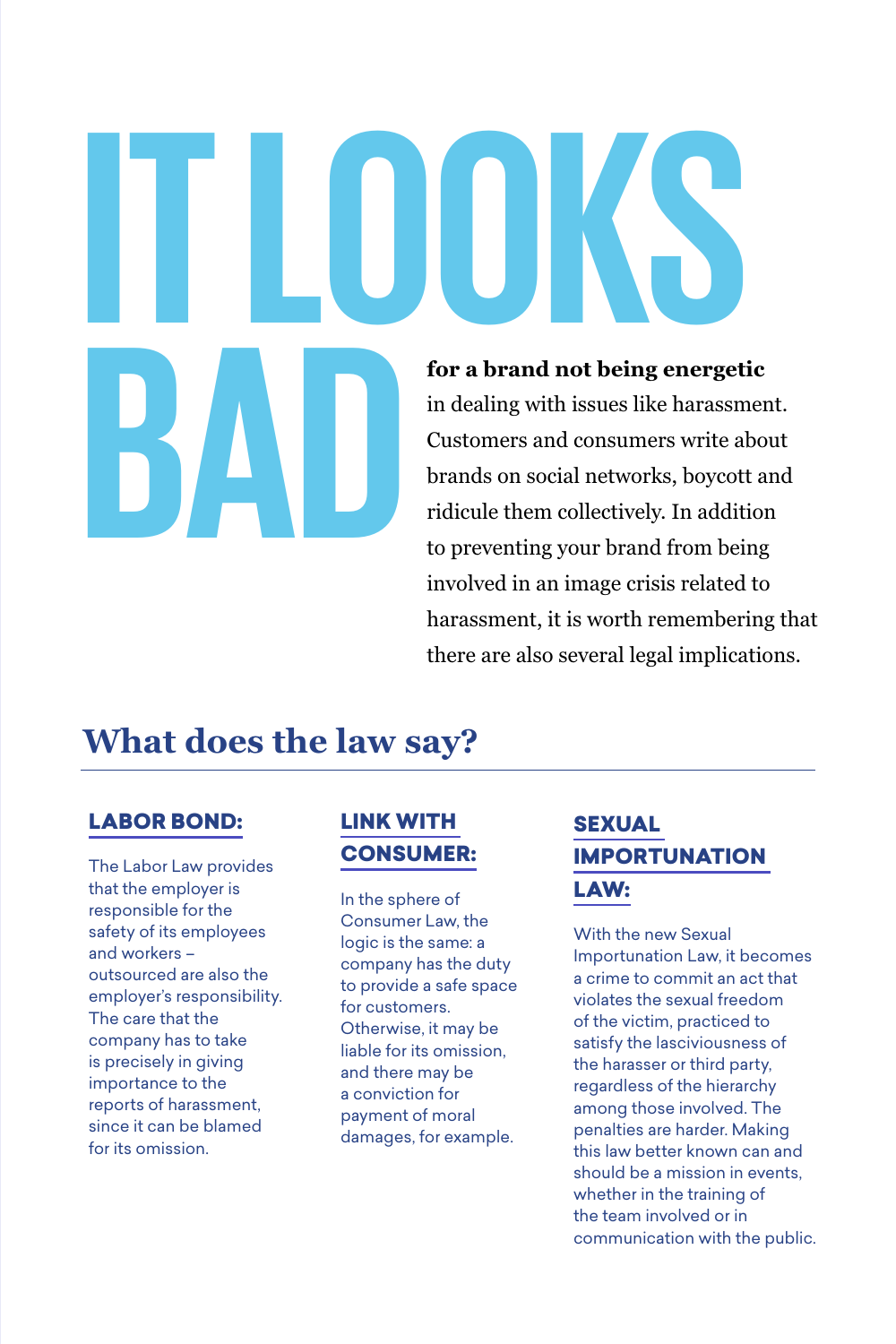**Commitments** 

#### **and oaths**

**Content suggestions for more information: first step for specific courses and training**



# **USEFUL LINKS**

### **Legislation**

UN Women's [Empowerment](http://www.onumulheres.org.br/16dias/)  Principles

[Key Changes](http://www.keychanges.org.uk/)

Consumer [Protection Code](http://www.planalto.gov.br/ccivil_03/Leis/L8078.htm)

[Consolidation of](http://www.trtsp.jus.br/geral/tribunal2/LEGIS/CLT/capa_clt_dinamica.htm)  Work Laws

### **Organizations**

[Women Friendly](https://www.womenfriendly.com.br/)

[Todas Marias](https://www.facebook.com/OngTodasMarias/)

[Think Eva](http://www.thinkeva.com.br/)

[Think Olga](https://thinkolga.com/)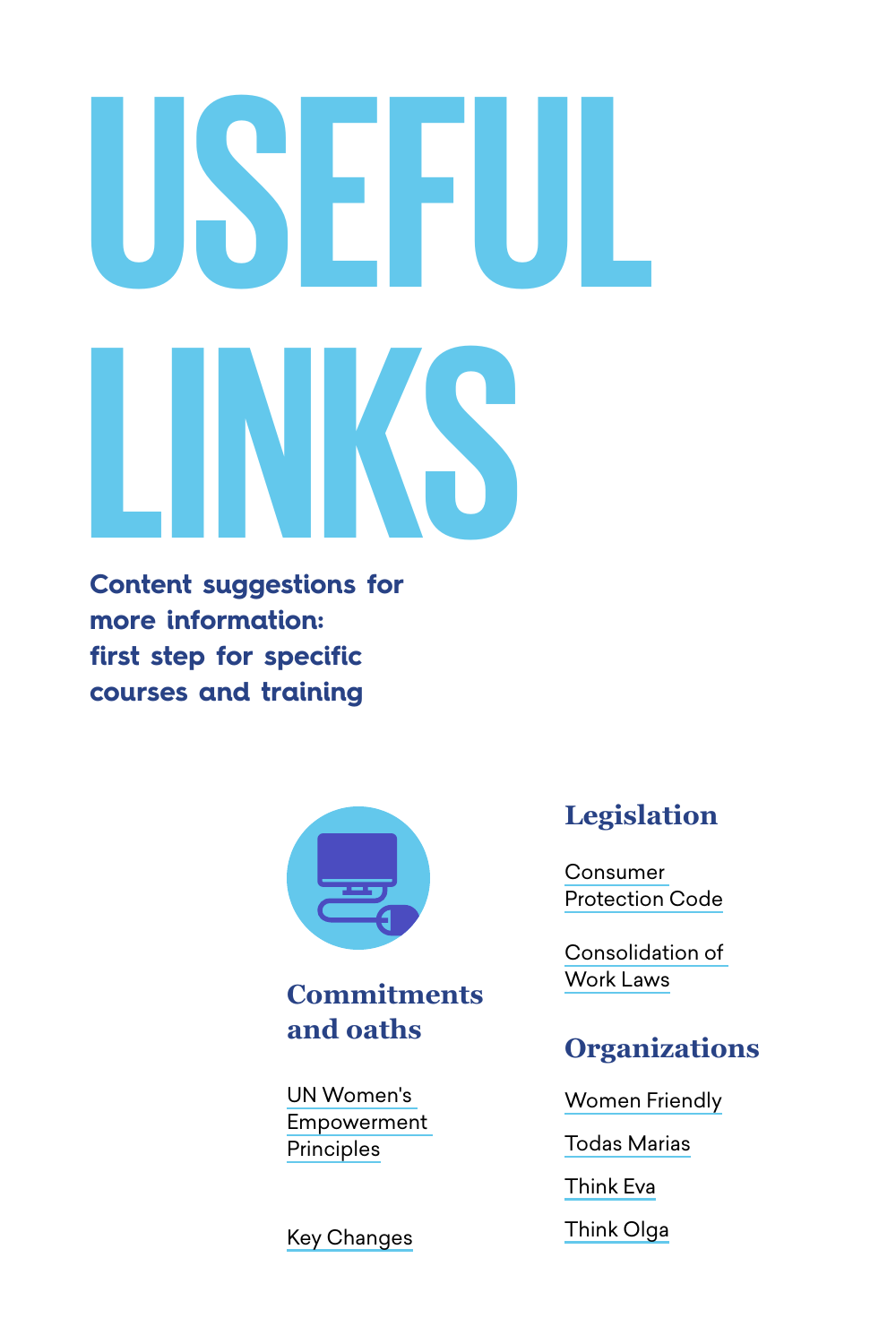## **CRÉDITOS**

### **Especialistas**

Ana Adobatti, Founder of Women Friendly.

Ana Garcia, Director of the Molotov cocktail festival.

Beatriz Accioly Lins, Researcher specialized in legal anthropology.

Nathália Waldow, Partner and Legal Director of Women Friendly.

### **Content consulted**

Violence against women in the workplace: report, fight, stop! [International Public](https://www.condsef.org.br/images/ISP_MULHERES_BLACK_PANTONE_262U.pdf)  Services Law - ISP Brazil; 2016.

[No more Flirting:](https://olga-project.herokuapp.com/2013/09/09/chega-de-fiu-fiu-resultado-da-pesquisa/)  Search Result; Think Olga; 2013.

[Booklet on Harassment](https://www.defensoria.sp.def.br/dpesp/repositorio/41/FolderAssedio.pdf) 

Sexual Defense

Department of São Paulo..

Carnival muses denounce [collusion of samba schools](https://azmina.com.br/reportagens/musas-do-carnaval-denunciam-conivencia-de-agencias-e-escolas-de-samba-com-assedio/?fbclid=IwAR315L7CqKQLBtShaIrWIzYoAXBI62-gJSwHm0Dub9u9oiPAL6KQbxZ5a4A)  with harassment, AzMina Magazine, 2016.

[Atlético Mineiro is accused](https://www.revistaforum.com.br/atletico-mineiro-e-acusado-de-machismo-em-evento-com-modelos-de-biquini/)  of sexism in event with models in bikini, Fórum Magazine, 2016.

[The reality behind the](https://autopapo.com.br/noticia/preconceito-modelo-salao-automovel/)  Motor Show models, Autopapo, 2016.

[Grêmio supporter is convicted](https://globoesporte.globo.com/rs/futebol/noticia/torcedor-gremista-e-condenado-por-assedio-antes-de-jogo-da-libertadores.ghtml)  of sexual harassment before match in the Arena, Globoesporte, 2018.

Men have a sexist vision [about women's participation](http://agenciabrasil.ebc.com.br/cultura/noticia/2016-02/homens-tem-visao-machista-sobre-participacao-da-mulher-no-carnaval-de-rua)  in street carnival Brazil Agency, 2016.

Cosplayers talk [about harassment in](https://g1.globo.com/sp/santos-regiao/educacao/noticia/2018/12/08/praticantes-de-cosplay-denunciam-assedio-sexual-em-eventos-muito-triste.ghtml)  events: 'Sad' G1, 2018.

[We need to talk about](https://claudia.abril.com.br/noticias/precisamos-falar-sobre-assedio-em-lugares-publicos/)  harassment in public places, Claudia, 2017.

New law on sexual [harassment punishes](http://agenciabrasil.ebc.com.br/direitos-humanos/noticia/2018-09/nova-lei-de-importunacao-sexual-pune-assedio-na-rua)  street harassment,

Brazil Agency, 2018.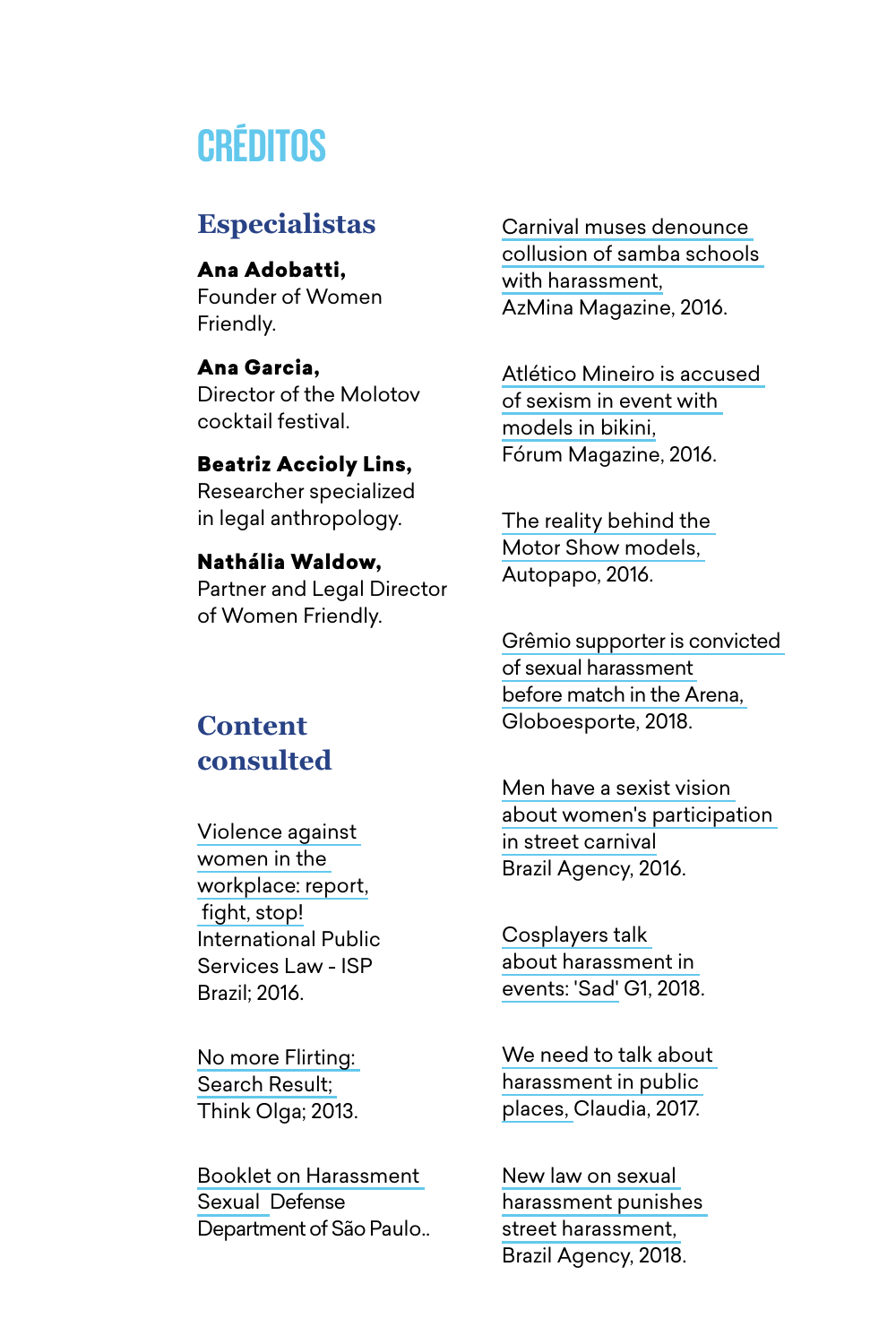

Think Eva Consulted and Performed by

Estúdio Nono Design